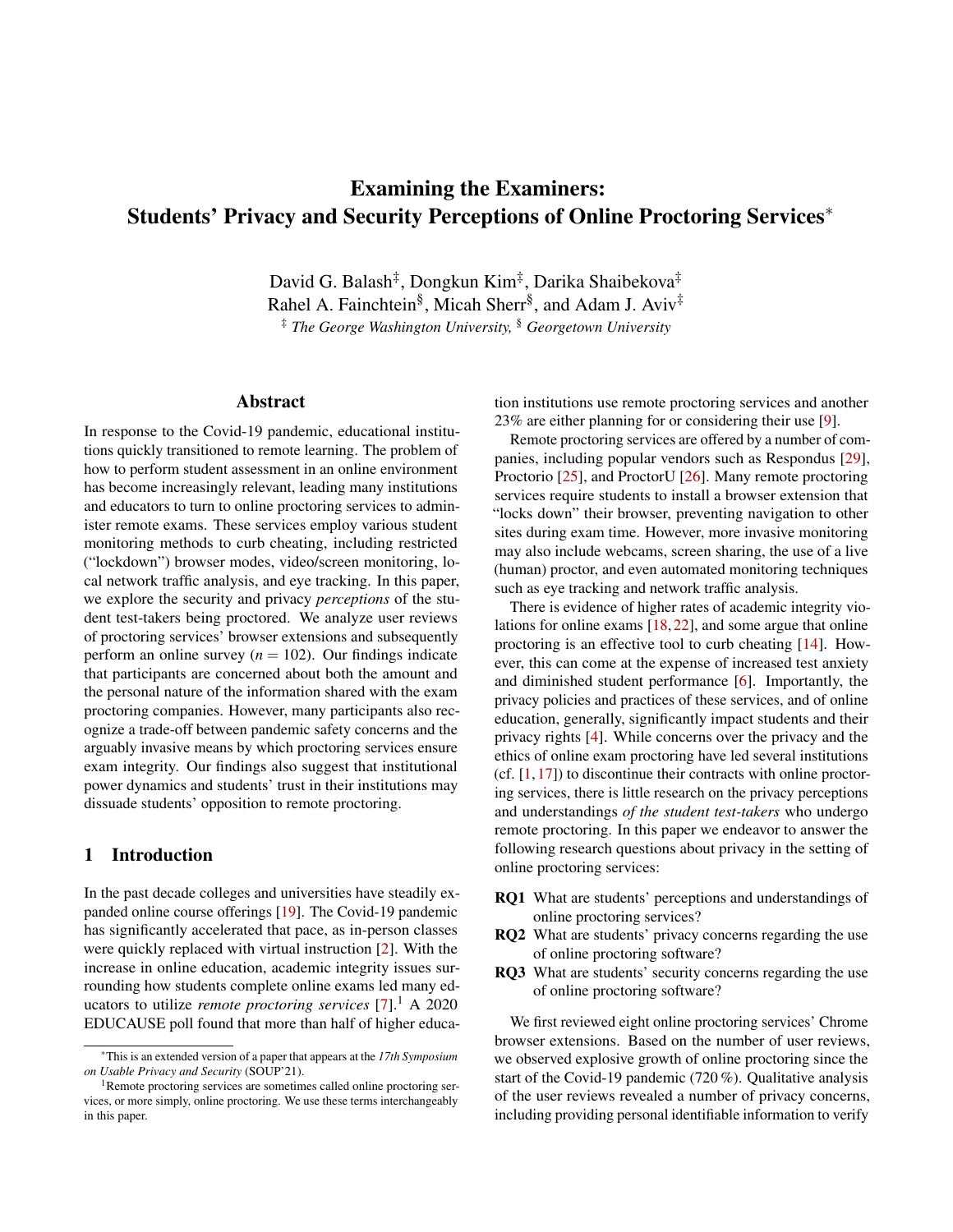students' identities, live-proctors viewing webcams, local network monitoring, and screen sharing.

We subsequently developed an online survey to further explore privacy issues with  $n = 102$  student participants who took an online proctored exam. Only 39 % of participants *agreed* or *strongly agreed* that they prefer an online proctored exam, and participants expressed many of the same privacy concerns as found in user reviews, particularly around the process of identity verification. They also expressed concern for installing proctoring software. A little more than half were at least *somewhat*, *moderately* or *extremely* concerned about installing proctoring software on their personal computers, and 52 % *agreed* or *strongly agreed* that exam proctoring was too privacy invasive. Participants were more comfortable with lockdown browsers, keyboard restrictions and even a live proctor while being monitored but expressed discomfort with screen, webcam or microphone recording. They were least comfortable with browser history monitoring.

Despite concerns, many participants noted a privacy-benefit trade-off in their qualitative responses, recognizing that taking exams online was more convenient and safe during the Covid-19 pandemic. At the same time, many participants also indicated that they did not believe online proctoring prevents academic dishonesty: 61 % noted that they *agreed* or *strongly agreed* that they could still cheat (if they wanted to).

We also found that power dynamics shaped students' perceptions of online proctoring. Students reported that for 97 % of remotely proctored exams, the proctoring was required by their instructor or institution. The obligatory monitoring and its backing by academic institutions may explain why many participants are able to contextualize their privacy exposure. Some participants noted that their trust in the proctoring services was due in part to their belief that their institution would not harm their security or privacy.

Given our findings, we present a number of recommendations for educators. These include acknowledging students' concerns regarding remote proctoring services, better communicating the privacy and security implications of using these services, presenting a clear rationale for using the selected proctoring system, providing some form of consent and notice to students before online proctored exams, and providing clear instructions and/or assistance in removing invasive monitoring software following an exam.

## 2 Background and Related Work

Online exam proctoring services enable students to complete an exam (or other coursework) online while being proctored remotely. When taking an online exam, students may be required to install software to assist in confirming their identity, monitoring their behavior, and preventing their access to unauthorized resources. Monitoring may include the use of the webcam and microphone, sharing computer screens, monitoring the network, eye tracking, or other behavioral

tracking. Some services use a live (human) proctor to observe the student. While there are other mechanisms for remote examination, such as taking an exam using video conferencing (e.g., Zoom), this study is focused on remote online proctoring services that provide a more comprehensive observation using browser plugins and/or standalone software, as well as student identify verification. Herein, when we refer to "online exam proctoring" or an "online proctored exam" we are specifically referring to services as described above.

Despite considerable media attention [\[11,](#page-12-11) [13,](#page-12-12) [23,](#page-12-13) [31\]](#page-13-2), student *perceptions* of online proctoring services have been understudied. We identified one recent study by Kharbat and Abu Daabes which finds high levels of privacy concerns in the UAE when using online proctoring systems [\[16\]](#page-12-14); we find similar results. However, unlike Kharbat and Abu Daabes, we focus on participants' security and privacy concerns, and how they compare with the risks we identified through our own analysis of these tools. A recent manuscript by Cohney et al. explores privacy risks of online proctoring services [\[4\]](#page-12-9) but instead focuses on perceptions of university administrators and faculty; we focus on the student perspective.

Cheating during online exams has been investigated, with sometimes contradictory findings. Watson and Sottile found that students indicated they would be 4x more likely to cheat in online classes, but more readily during in-person exams [\[32\]](#page-13-3). Lanier compared rates of academic dishonesty at a university that offered both online and in-person learning, finding more cheating in the online courses [\[18\]](#page-12-5). However, Grijalva et al. found that the rate of cheating in online classes resembles that of traditionally proctored exams [\[10\]](#page-12-15).

Hylton et al. examined whether webcam-based monitoring had a deterrent effect [\[14\]](#page-12-7). They found no statistically significant difference in exam scores between students who were and were not monitored, but report that non-proctored students took longer to complete exams and perceived they had more opportunity to cheat. Similarly, Rios and Liu also found little difference in exam performance on low-stakes exams, suggesting that rates of cheating are also similar between low-stakes proctored and non-proctored exams [\[30\]](#page-13-4).

In contrast, Daffin and Jones found that student performance was generally 10-20% higher on online psychology exams that did not use online proctoring services [\[6\]](#page-12-8). Goedl and Malla also found that student performance was significantly greater without online proctoring. However, like Hylton et al., they found students consistently took less time to complete their exams when proctored [\[8\]](#page-12-16). In these studies, it is unclear whether the differences in completion time and performance were due to (1) the online proctoring acting as a deterrent to curb cheating that would otherwise result in higher test scores or (2) a psychological effect of the presence of the remote monitoring. Woldeab and Brothen addressed this more specifically and found that for students with trait test anxiety, exam-time stress was more closely correlated with poorer performance in online proctored exams [\[33\]](#page-13-5).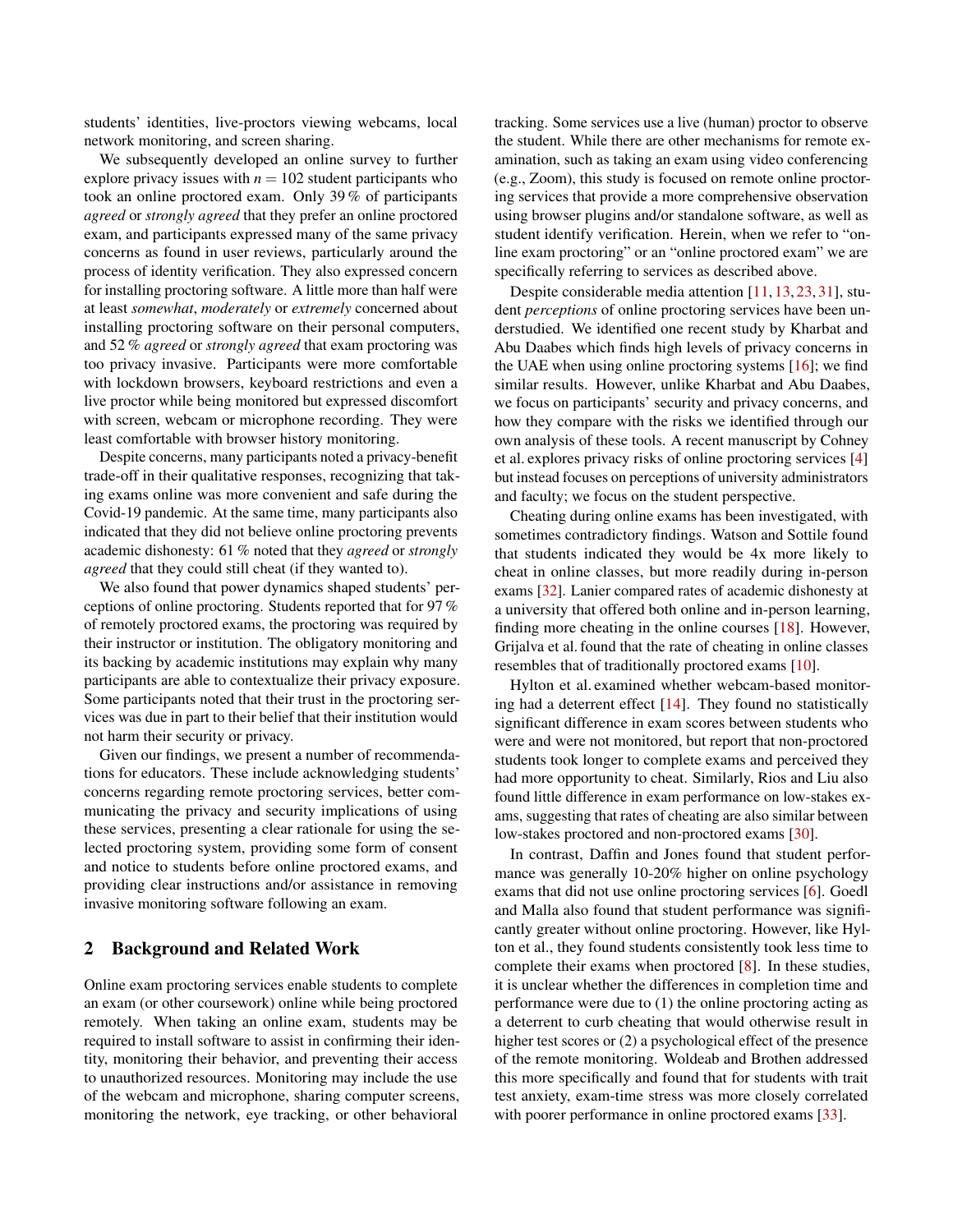<span id="page-2-0"></span>

Figure 1: Number of Chrome Web Store reviews and star ratings for exam proctoring browser extensions  $(n = 8)$ .

In two recent opinion articles, Coghlan et al. highlight ethical considerations when integrating machine learning and artificial intelligence techniques into online proctoring services [\[3\]](#page-12-17), and Swauger opines that the algorithms that underpin online monitoring have been shown to "[reinforce] white supremacy, sexism, ableism, and transphobia" and that proctoring services inherit these traits [\[31\]](#page-13-2). These types of concerns, particularly those of online proctors' inadequate accessibility and protection of student privacy, have led to the cancellation or discontinuation of contracts with online proctoring vendors at the University of Illinois [\[17\]](#page-12-10) and the University of California, Berkeley [\[1\]](#page-11-0).

#### <span id="page-2-3"></span>3 Browser Extension and Privacy Policies

As an initial investigation into online proctoring services, we conducted a study of Chrome Web Store reviews of online proctoring services' browser extensions. These extensions are often required to be installed as a prerequisite to taking online proctored exams. We analyzed user reviews from the Chrome Web Store posted between October 2015 and December 2020 for eight browser extensions. We also analyzed the privacy policies of 25 proctoring services, as reported on their websites with respect to the kinds of information collection and monitoring practices. This analysis informs the development of the online survey discussed in Section [4.](#page-3-0)

Growth in Online Proctoring We first analyzed the number of reviews over time, dating back to January 2018. (See Figure [1.](#page-2-0)) While there is a steady rise in the number of reviews, starting in January 2020 (the beginning of the Covid-19 pandemic) the growth in reviews greatly increased. By the end of 2020, exam proctoring browser extensions experienced an 8.2x (720 %) increase in the number of reviews, totaling 2,348 reviews. In the prior two years (2018, 2019), only 292 reviews appeared on the web store, strongly suggesting

<span id="page-2-1"></span>Table 1: The number of results found for each URL match pattern in the Honorlock browser extension manifest file. To obtain this data we used the Google site operator (e.g., site:http://\*/courses/\*/quizzes/\*) in February 2021.

| Pattern                                        | <b>Matching URLs</b> |
|------------------------------------------------|----------------------|
| http://*/courses/*/quizzes/*                   | 8                    |
| https://*/courses/*/quizzes/*                  | 99,300               |
| http://*/courses/*/quizzes/*/take?user_id=*    | 8                    |
| https://*/courses/*/quizzes/*/take?user_id=*   | 8                    |
| https://*/courses/*/quizzes*                   | 9                    |
| $*$ ://*/d21/1ms/quizzing/*                    | 8                    |
| *://*/webapps/assessment/*                     | 316,000              |
| *://*/ultra/courses/*                          | 9                    |
| http://*/courses/*/quizzes                     | 183,000              |
| https://*/courses/*/quizzes                    | 240,000              |
| http://*/courses/*/quizzes/*/take              | 9                    |
| http://*/courses/*/quizzes/*/take/questions/*  | 8                    |
| https://*/courses/*/quizzes/*/take             | 231,000              |
| https://*/courses/*/quizzes/*/take/questions/* | 8                    |
| *://*/webapps/assessment/*                     | 316,000              |
| $*://*/d21/lms/quizzing/*$                     | 8                    |
| <b>Total Matches</b>                           | 1.385.383            |

<span id="page-2-2"></span>Table 2: Permission access of browser extensions.



that the Covid-19 pandemic has led to a large expansion of students who are taking remotely proctored exams. This confirms a recent poll by Grajek that found that more than half of colleges and universities make use of online proctoring [\[9\]](#page-12-3).

Interestingly, as shown in Figure [1,](#page-2-0) there is a noticeable decline in the average star rating that coincides with the start of the pandemic (and the growth in popularity of online proctoring services). Remarkably, by the end of 2020, the average rating fell to just 1.02 (the lowest possible rating is 1).

Analysis of Reviews We analyzed a total of 613 reviews that were written between August 2015 and October 2020 for the browser extensions offered by ConductExam [\[5\]](#page-12-18), Honorlock [\[12\]](#page-12-19), IRIS [\[15\]](#page-12-20), Mercer Mettl [\[21\]](#page-12-21), ProctorExam [\[24\]](#page-12-22), Proctorio [\[25\]](#page-12-4), ProctorU [\[26\]](#page-13-1) and PSI Online [\[27\]](#page-13-6). A primary coder crafted a codebook by coding a random sample of (up to) 100 reviews per extension. (Some extensions had fewer than 100 reviews.) Using the codebook, a secondary coder coded all reviews over several rounds, providing feedback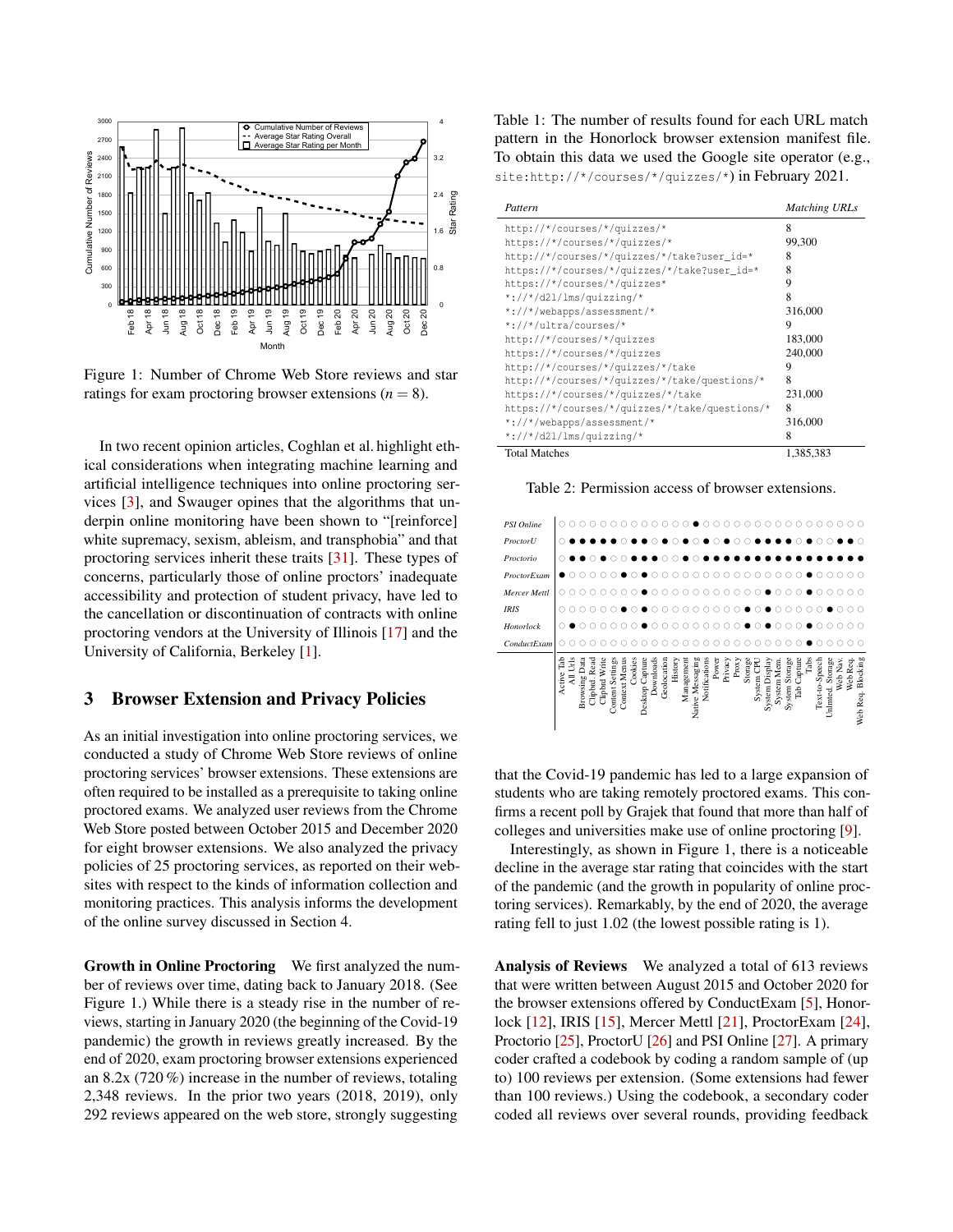on the codebook and iterating with the primary coder until inter-coder agreement was reached (Cohen's  $\kappa > 0.7$ ).

We find that 83 % ( $n = 510$ ) of users shared negative reviews. For instance, a user stated, "Just an absolute nightmare to use," and, "It is a small wonder how they convinced all these companies to use it for their online exams." The most prevalent concern was the 55 % ( $n = 335$ ) who mentioned concerns about their privacy. For example, "I'm not letting some random person have control over facial recognition of me and scan the inside of my home." A number of reviews noted positive experiences  $(n = 73; 12\%)$ , e.g., "It has gotten the job done, and I have never had any problems with it." A few reviews ( $n = 60$ ; 10%) mentioned that the use of proctoring services was required by their institution.

Monitoring Techniques and Scope We also extracted *manifest* files from each extension, which describe the permissions (or access level) for the extension and on which web pages the extension is active. Pages on which the extension is active are indicated by a list of URL match patterns, with \* indicating a wild card. We found that the extensions' URL matching can be quite broad. For example, in Table [1,](#page-2-1) we report the number of Google search results that match each URL pattern specified by Honorlock's browser extension. These URL patterns match a wide variety of URLs, most likely associated with online course content hosted through Black-board<sup>[2](#page-3-1)</sup> or Canvas.<sup>[3](#page-3-2)</sup> However, generic URL patterns can match other URLs (e.g., any URL that has /courses/ followed by /quizzes/), activating the browser extension regardless of whether the student is taking an exam.

This can be problematic for student privacy, beyond the duration of the exam, as these browser extensions request many browser permissions in order to conduct monitoring. Table [2](#page-2-2) reports the permission requests for the eight proctoring browser extensions. All but two extensions request multiple permissions. ProctorU and Proctorio request the most, with Proctorio requesting 22 different permissions, which could be active when visiting any page matching a URL pattern.

Privacy Policies In addition to viewing permissions in the manifest file, we also reviewed the privacy policies of 25 exam proctoring services. See Question [Q6](#page-14-0) for a full list; not all had browser extensions in the web store. Figure [2](#page-3-3) presents the number of exam proctoring services (x-axis) that disclose certain data collection practices (y-axis). All 25 discuss setting cookies, collecting IP addresses, and accessing the webcam, and all but one note access to a photo ID to verify identity. Many policies also mention that the software will request access to the microphone, screen recordings, or collect other kinds of biometric information. Notably, 18 state that they share information with third parties.

<span id="page-3-1"></span><span id="page-3-0"></span>

<span id="page-3-2"></span><sup>3</sup><https://www.instructure.com/canvas>

<span id="page-3-3"></span>

Figure 2: Data collection disclosed by exam proctoring services in their privacy policies  $(n = 25)$ .

### 4 Survey Methodology

We conducted an online survey to evaluate the security and privacy concerns of student test-takers who are remotely proctored. The design of our study is informed by our preliminary analysis of the browser extensions and the privacy policies (see Section [3\)](#page-2-3), and in what follows, we describe the survey's procedures, recruitment, limitations, and ethics. Survey results are presented in Section [5.](#page-5-0)

### 4.1 Study Procedure

To ensure that participants had taken at least one online proctored exam, we used a two-part structure with an initial *screening survey* in which qualified participants were then asked to participate in the *main study*. The full text of the screening survey and main study can be respectively found in Appendices [A.1](#page-14-1) and [A.2.](#page-14-2)

Screening Survey We used the following two inclusion criteria to screen participants for the main study: (1) the participant is familiar with online exam proctoring and (2) the participant has taken an online proctored exam.

In the screening survey we also asked participants to describe their overall experience taking online proctored exams and to provide demographic information such as age, identified gender, education, and technical background. Participants also answered the Internet Users' Information Privacy Concerns (IUIPC) questionnaire [\[20\]](#page-12-23) to provide insights into their privacy concerns.

Main Study The main study consisted of the following:

- 1. Informed Consent: Participants were asked to consent to the study. The consent included that participants would answer questions about their awareness and concerns about online exam proctoring services.
- 2. Awareness and Exposure: Participants were asked to report their experiences with online exam proctoring, including the number of exams taken, the nature of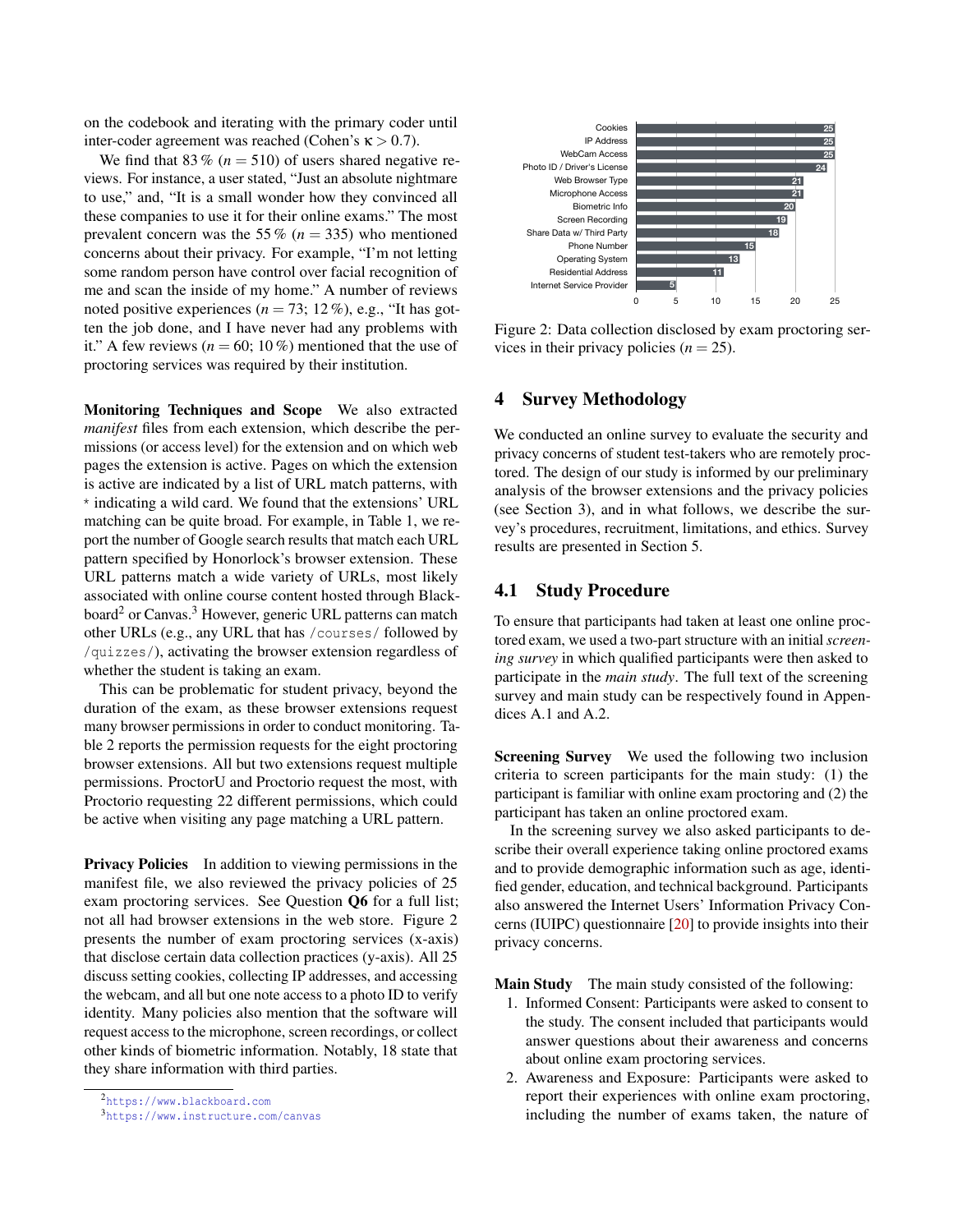the exams, the proctoring service(s) used, and if they were required to take the exam. Participants were also asked if the online proctoring service provided any necessary accommodations or other modifications based on their needs as a test taker, and if they experienced any technical difficulties during the exam. These questions were informed by the browser extension reviews. Questions: [Q1](#page-14-3)-[Q17](#page-15-0).

- 3. Proctoring Methods: Next, participants were asked about their level of comfort with specific monitoring methods used by proctoring services, such as eye movement tracking, video monitoring, and internet activity monitoring, and if these monitoring methods were necessary. The list of these methods were informed by the analysis of the browser extensions and privacy policies. Questions: [Q17](#page-15-0)-[Q28](#page-15-1).
- 4. Proctoring Effectiveness: To determine the perceived effectiveness of online exam proctoring we asked if participants were less likely to cheat and if they believed it is still possible to cheat on an exam even with the monitoring methods employed by online exam proctoring services. Additionally, participants were asked if they had been accused of cheating by exam proctoring software and, if so, which specific methods such as eye movement tracking, screen recording, or internet activity monitoring was used to detect cheating. Participants could choose to not answer these questions. Questions: [Q29](#page-15-2)-[Q33](#page-16-0).
- 5. Privacy Concerns: Participants were asked to evaluate their concern regarding sharing information with online exam proctoring companies, whether the proctoring service was a reasonable trade-off between personal privacy and the integrity of the exam, and whether online exam proctoring was a good solution for monitoring remote examinations. Questions: [Q34](#page-16-1)-[Q39](#page-16-2).
- 6. Proctoring Software: Finally, participants were asked about the installation of exam proctoring software, what the software did, and their level of concern about the software. Questions: [Q40](#page-16-3)-[Q50](#page-16-4).

## 4.2 Recruitment and Demographics

We initially recruited 27 participants by posting an advertisement on Reddit via the subreddit *SampleSize*[4](#page-4-0) between November 14, 2020 and December 2, 2020. Note that participants recruited via Reddit did not take the screening survey, but rather the pre-survey questions were included in the main study. We excluded responses that did not meet the screening criteria.

We were not able to find a sufficiently large sample on Reddit, and so we recruited additional participants on *Prolific*[5](#page-4-1) between December 18, 2020 and December 28, 2020. As a

<span id="page-4-2"></span>

| Table 3: Demographic and IUIPC data collected at the end |  |  |  |
|----------------------------------------------------------|--|--|--|
| of the screening survey.                                 |  |  |  |

|        |                                                           | <b>Screening</b><br>$(n = 178)$ |                                      | <b>Main Study</b><br>$(n = 102)$                          |                                                        |
|--------|-----------------------------------------------------------|---------------------------------|--------------------------------------|-----------------------------------------------------------|--------------------------------------------------------|
|        |                                                           | n                               | $\%$                                 | n                                                         | $\%$                                                   |
| Gender | Woman<br>Man<br>Non-binary<br>No answer                   | 85<br>85                        | 48<br>48<br>4                        | 47<br>52<br>$\overline{2}$<br>1                           | 46<br>$\frac{51}{2}$<br>$\mathbf{1}$                   |
| Age    | $18 - 24$<br>$25 - 34$<br>$35 - 44$<br>$45 - 54$<br>$55+$ | 124<br>39<br>9<br>$\frac{4}{2}$ | 70<br>22<br>$\overline{5}$<br>2<br>1 | 73<br>22<br>$\overline{5}$ <sub>2</sub><br>$\overline{0}$ | 72<br>$\begin{array}{c} 22 \\ 5 \\ 2 \\ 0 \end{array}$ |
|        |                                                           | Avg.                            | <b>SD</b>                            | Avg.                                                      | <b>SD</b>                                              |
| IUIPC  | Control<br>Awareness<br>Collection                        | 5.9<br>6.5<br>5.7               | 0.8<br>0.6<br>1.0                    | 6.0<br>6.5<br>5.7                                         | 0.8<br>0.6<br>1.1                                      |
|        | <b>IUIPC</b> Combined                                     | 6.0                             | 0.6                                  | 6.0                                                       | 0.7                                                    |

part of the screening survey we recruited 150 participants. Using their ProlificIDs, we re-recruited 75 of the participants who met the criteria for participation in the main study.

Participants who completed the Reddit survey were given the opportunity to enter a drawing for a \$50 USD Amazon gift card with a 1 in 27 chance of winning. On average, it took 27.2 minutes (SD=24.5) to complete the Reddit survey. Participants who completed the screening survey received \$0.50 USD. On average, it took 4.2 minutes (SD=2.7) to complete the screening survey and 15 minutes (SD=7.1) to complete the main study. Participants who completed the main study received \$3.50 USD.

Seventy-two percent of main study participants were between 18–24 years old, 22 % were between 25–34 years old, and 7 % were 35 years or older. The identified gender distribution for the main study was 51 % men, 46 % women, and 3 % non-binary or did not disclose gender. Participant characteristics are presented in Table [3,](#page-4-2) and additional demographic information can be found in Appendix [B.](#page-17-0) In total,  $n = 102$ participants were recruited for the main study.

## 4.3 Ethical Considerations and Limitations

The study protocol was approved by our Institutional Review Board (IRB) with approval number REDACTED, and all collected data is associated with random identifiers. Throughout this process we considered that many participants may not want to share their perceptions of whether proctoring services are effective at preventing academic dishonesty, and so we made those questions optional.

Our study is limited in its recruitment, particularly to Prolific and Reddit users residing in the U.S. We cannot claim full generalizability of the results. Despite this limitation, prior work [\[28\]](#page-13-7) suggests that online studies about privacy and

<span id="page-4-0"></span><sup>4</sup><https://www.reddit.com/r/SampleSize>

<span id="page-4-1"></span><sup>5</sup><https://www.prolific.co>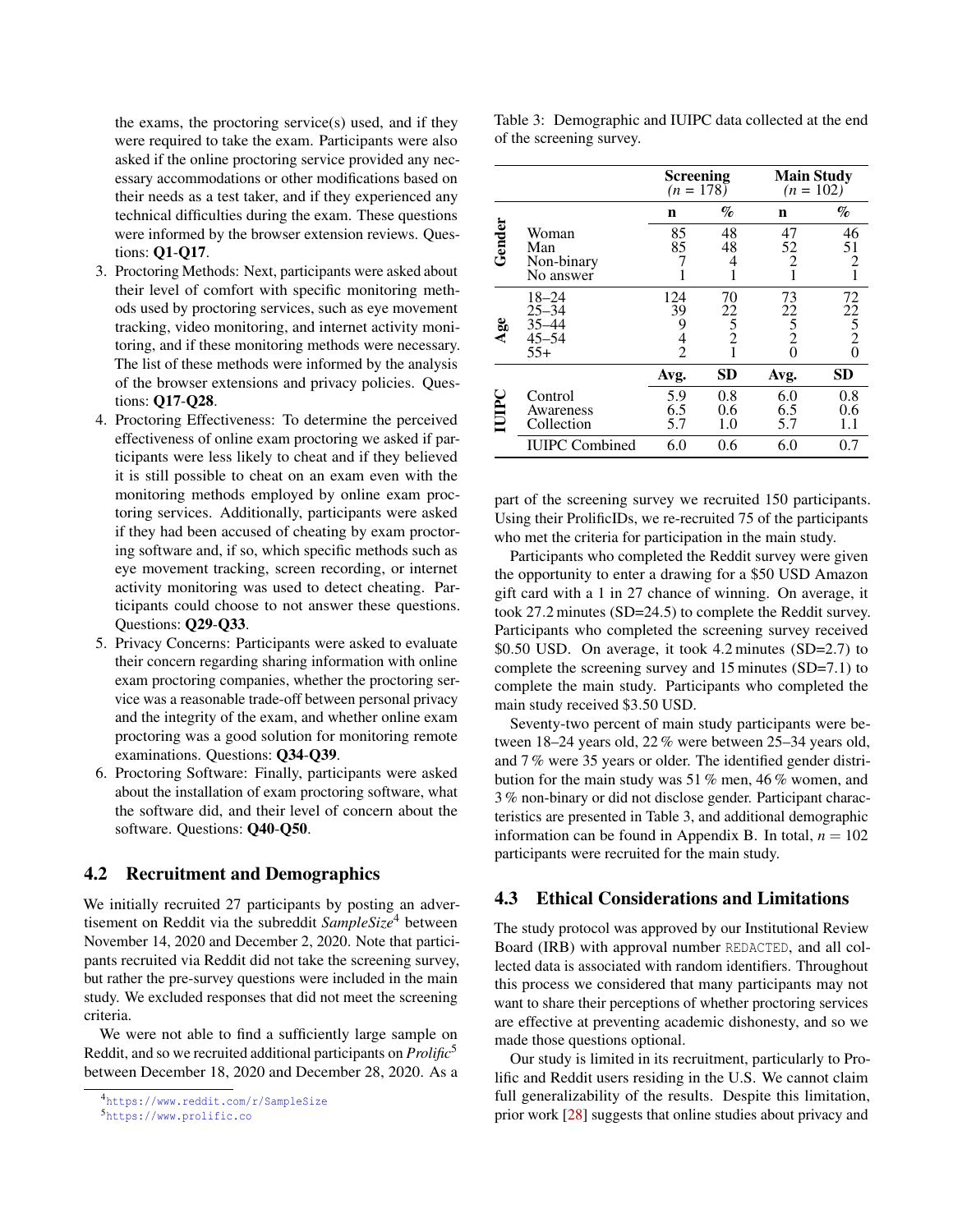<span id="page-5-1"></span>

Figure 3: Impressions of online proctoring services.

security behavior can approximate behaviors of populations.

. Q37<br>
. Q37<br>
. Q38<br>
. Q38<br>
ssion nappted b<br>
. Q39<br>
ssion nappted b<br>
or. W<br>
lan o surve<br>
aware this moss<br>
et this moss<br>
the the the life the life diffinding<br>
artic g of thinding<br>
artic code<br>
uestic<br>
seek t d (2)<br>
toring<br>
s We are also limited by the fact that this study relies on self-reported behavior. We cannot verify that the participants actually experienced an online proctored exam, which is why we used a screening survey. Finally, responses can suffer from social desirability and response bias, leading participants to over describe their awareness of online exam proctoring as they may believe that this is the expectation of the researchers. Such biases may be most present when participants indicate concerns and indicate they are less likely to cheat on an exam.

#### <span id="page-5-0"></span>5 Results

We organize our results according to our research questions. We first present our findings concerning participants' perceptions and understanding of online exam proctoring ([RQ1](#page-0-1)), and then describe participants' privacy concerns regarding online exam proctoring ([RQ2](#page-0-2)). Finally, we discuss participants' understanding of exam proctoring software and their concerns about such software ([RQ3](#page-0-3)).

For all qualitative findings, we used a pair of primary coders from the research team, each of whom crafted a codebook and identified descriptive themes by coding each question. A secondary coder coded a 20 % sub-sample from each of the free-response questions over several rounds, providing feedback on the codebook and iterating with the primary coder until inter-coder agreement was reached (Cohen's  $\kappa > 0.7$ ).

### 5.1 RQ1: Perceptions and Understanding

As part of  $RQ1$ , we seek to measure (1) student perceptions of online proctoring and (2) their understanding of the methods used by online proctoring services to monitor exams.

**Experience with Exam Proctoring** Nearly half  $(n = 49)$ ; 48 %) of respondents had taken five or more online proctored



Figure 4: Encountered exam requirements.

exams, 38  $\%$  ( $n = 39$ ) had taken between two to four (inclusive), and a mere  $14\%$  ( $n = 14$ ) of participants had only taken a single online-proctored test  $(Q1)$  $(Q1)$  $(Q1)$ . The online proctoring service *Respondus* was the most used ( $n = 20$ ; 20%), followed by *Proctorio* ( $n = 13$ ; 13%), and *ProctorU* ( $n = 10$ ; 10%) ([Q6](#page-14-0)) (see Figure [10](#page-17-1) in Appendix [B\)](#page-17-0). This generally conforms to the survey conducted by EDUCAUSE [\[9\]](#page-12-3). The most common exam proctoring methods used to monitor study participants included: lockdown browser ( $n = 71$ ; 70 %), webcam recording  $(n = 65; 64\%)$ , screen recording  $(n = 61;$ 60 %), live proctor ( $n = 60$ ; 60 %), and microphone recording  $(n = 51; 50\%)$  ([Q23](#page-15-3)). (See Figure [5.](#page-6-0))

While most participants  $(n = 94; 92\%)$  reported that at least one of their online proctored exams was a course exam (e. g., test, midterm exam, final exam), many  $(n = 47; 46\%)$ had also used online exam proctoring for lower stakes course assessments such as quizzes  $(Q2)$  $(Q2)$  $(Q2)$ . The most common subjects that were proctored included science  $(n = 24; 24\%)$ , business ( $n = 17$ ; 17 %), mathematics ( $n = 16$ ; 16 %), computer science  $(n = 11; 11\%)$ , and medicine  $(n = 9; 9\%)$ .

Many of the participants ( $n = 83$ ; 81 %) took their most recent online proctored exam in the year 2020 during Covid-19, and most were in the last half of 2020: December  $(n = 39)$ ; 47 %), November, (*n* = 16; 19 %), and October (*n* = 8; 10 %) ([Q4](#page-14-5)). This matches the explosive growth in browser reviews described in Section [3.](#page-2-3)

Requirement to Use Online Proctoring Nearly all participants were required to use an online proctoring service: 97 % of subjects  $(n = 99)$  noted they had been required to take an exam using online proctoring services ([Q7](#page-14-6)) by an authority at their university. When asked who had required them to take an online proctored exam  $(Q8)$  $(Q8)$  $(Q8)$ , 70 % ( $n = 68$ ) of respondents indicated their class instructor, followed by 23 %  $(n = 22)$  who reported that online proctoring was required by their university. Only 7 %  $(n = 7)$  of participants indicated their requirement to use online proctoring had stemmed from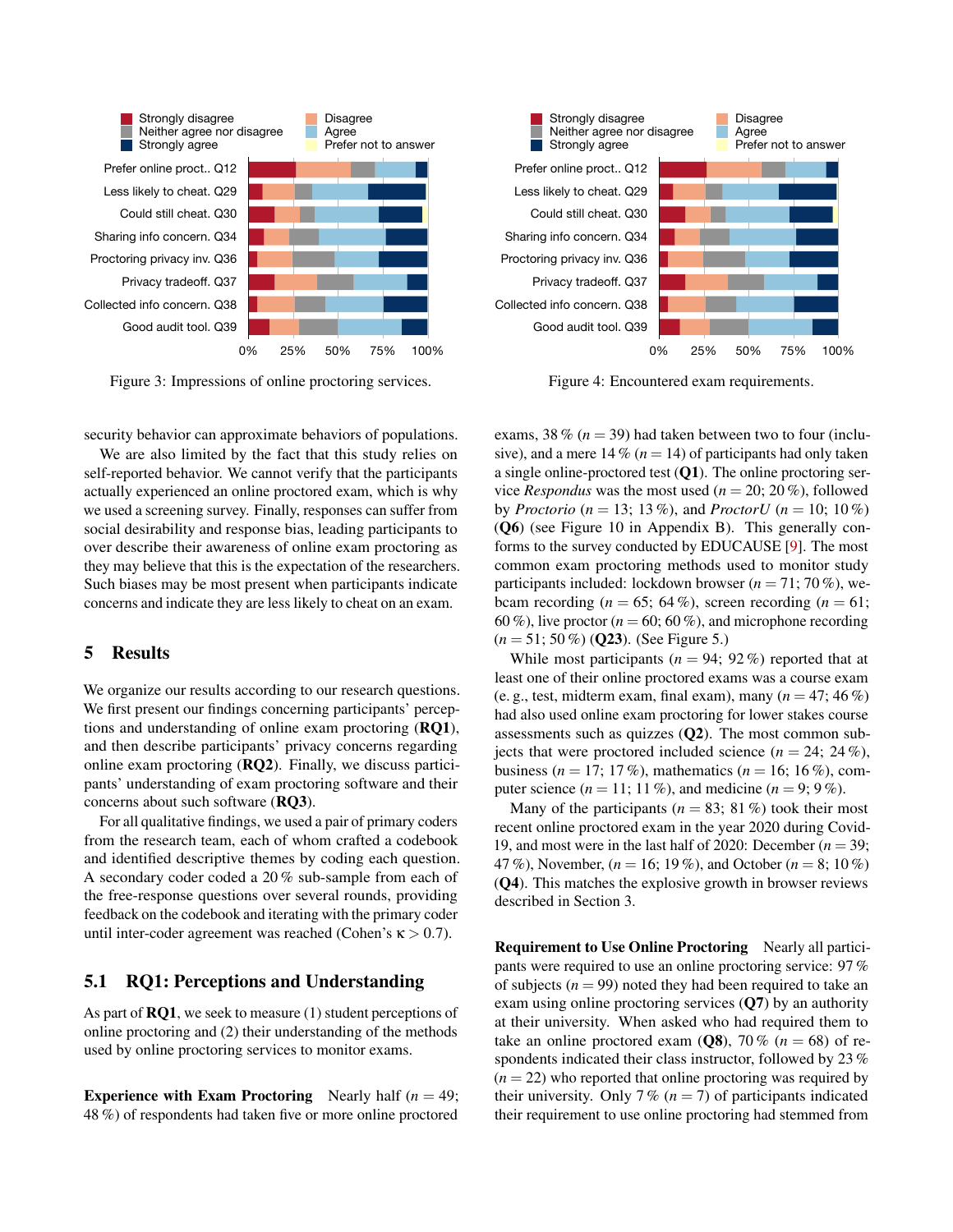<span id="page-6-0"></span>

Figure 5: Prevalence of monitoring types ([Q23](#page-15-3)).

having taken a standardized test.

Preference for/against Online Proctoring A majority of participants ( $n = 58$ ; 56 %) prefer traditional exam formats, but others ( $n = 30$ ; 30%) preferred online proctored exams ([Q12](#page-14-8); Figure [3\)](#page-5-1). Still, half  $(n = 51; 50\%)$  stated that they *agree*  $(n = 36; 35\%)$  or *strongly agree*  $(n = 15; 15\%)$  that online exam proctoring is a good solution for monitoring remote exams ([Q39](#page-16-2)). We asked participants to qualitatively explain some of the benefits of using online exam proctoring ([Q10](#page-14-9)):  $42\%$  ( $n = 43$ ) highlighted that they prevent cheating, e.g., "It effectively prevents cheating so students abilities can be graded accurately" (P51); and 29 %  $(n = 30)$  liked taking exams remotely, e.g., "You don't have to leave your house to take the exam" (P102). Some participants ( $n = 5$ ; 5 %) specifically mentioned the social distancing during the Covid-19 pandemic, e.g., "It was a good way to still be able to take exams securely while distance learning because of COVID-19" (P35). Other participants  $(n = 12; 12\%)$  liked the flexibility, e.g., "It is a bit nicer to be able to take the exam at a different time that works best for me" (P3).

To explore the factors that may drive a preference for or against taking an online proctored exam, we performed an ordinal logistic regression. For the outcome variable, we used the Likert response to [Q12](#page-14-8), preference for online exam proctoring over traditional exam formats. The factors we considered were participant responses to questions about the number of exams taken, awareness of monitoring methods, concern about the amount of information collected, general privacy perceptions, privacy trade-off, online exams as a good solution, discomfort with monitoring methods, and concern about sharing information. Each of the considered factors was converted to a binary variable, using the appropriate Likert values as bins. Table [6](#page-18-0) in Appendix [B](#page-17-0) presents the full regression table.

We find that those that *agree* or *strongly agree* that online proctoring is a good solution for remote examination were 3.66x more likely to have a higher preference for online exams  $(b = 1.30, OR = 3.66, p = 0.01)$ . A lack of privacy concerns

also played a role: those that either *disagree* or *strongly disagree* that online proctored exams are privacy invasive were at a significantly increased likelihood of preferring online proctored exams  $(b = 2.21, OR = 9.10, p < 0.001)$ . Surprisingly, if participants *disagree* or *strongly disagree* that they are concerned about the amount of information being collected, they are 5.8x less likely to prefer online exams  $(b =$  $-1.76$ ,  $OR = 0.17$ ,  $p = 0.03$ ). At the same time, participants who noted that they are *uncomfortable* or *very uncomfortable* with observation methods during exams were 2.6x less likely to prefer online exams (*b* =  $-0.95$ , *OR* = 0.39.*p* = 0.05).

The above suggests that while privacy concerns play a role in students' preference for online proctoring, concerns about data collection may not resonate as a privacy concern. Instead, concern about monitoring methods, as we discuss in Section [5.2,](#page-7-0) appear to be of higher consequence for participants.

Preventing Cheating Online exam proctoring is perceived as a deterrent to cheating. When asked if online exam proctoring makes it less likely for them to cheat,  $63\%$  ( $n = 65$ ) of participants agreed or strongly agreed, while only 26 %  $(n = 26)$  disagreed or strongly disagreed ( $Q29$ ). However, 60 %  $(n = 61)$  agreed or strongly agreed that it would still be possible for them to cheat during an online proctored exam, with only 29 %  $(n = 29)$  who disagreed or strongly disagreed ([Q30](#page-15-4)).

When asked to qualitatively explain their belief about the ability to cheat, 21 %  $(n = 21)$  responded that a second device such as a smartphone could be used, and  $13\%$  ( $n = 13$ ) reported that notes, cheat sheets, or other materials could be used to cheat. Others  $(n = 17; 17\%)$  explained that it was difficult to cheat. For example, P93 said, "I think that with so many sources being monitored on the student's end, this would make it extremely difficult for them to cheat." Only 2% of participants  $(n = 2)$  reported being accused of cheating by the exam proctoring software ([Q32](#page-15-5)).

Experiences with Monitoring When asked to described their overall experience being monitored during their exam ([Q25](#page-15-6)), some participants ( $n = 26$ ; 25 %) reported that being monitored was a negative experience. For example, P62 responded, "I felt uncomfortable because I do not like being watched," and P64 stated,

*. . . it felt much more stressful than . . . taking an exam in a typical proctored environment. I feared that any little movement or sound may trigger the system and flag me for cheating. . .*

For a minority of participants ( $n = 18$ ; 18 %), being monitored was a positive experience. For instance, P50 stated, "It was pretty good, I stayed focused on the test."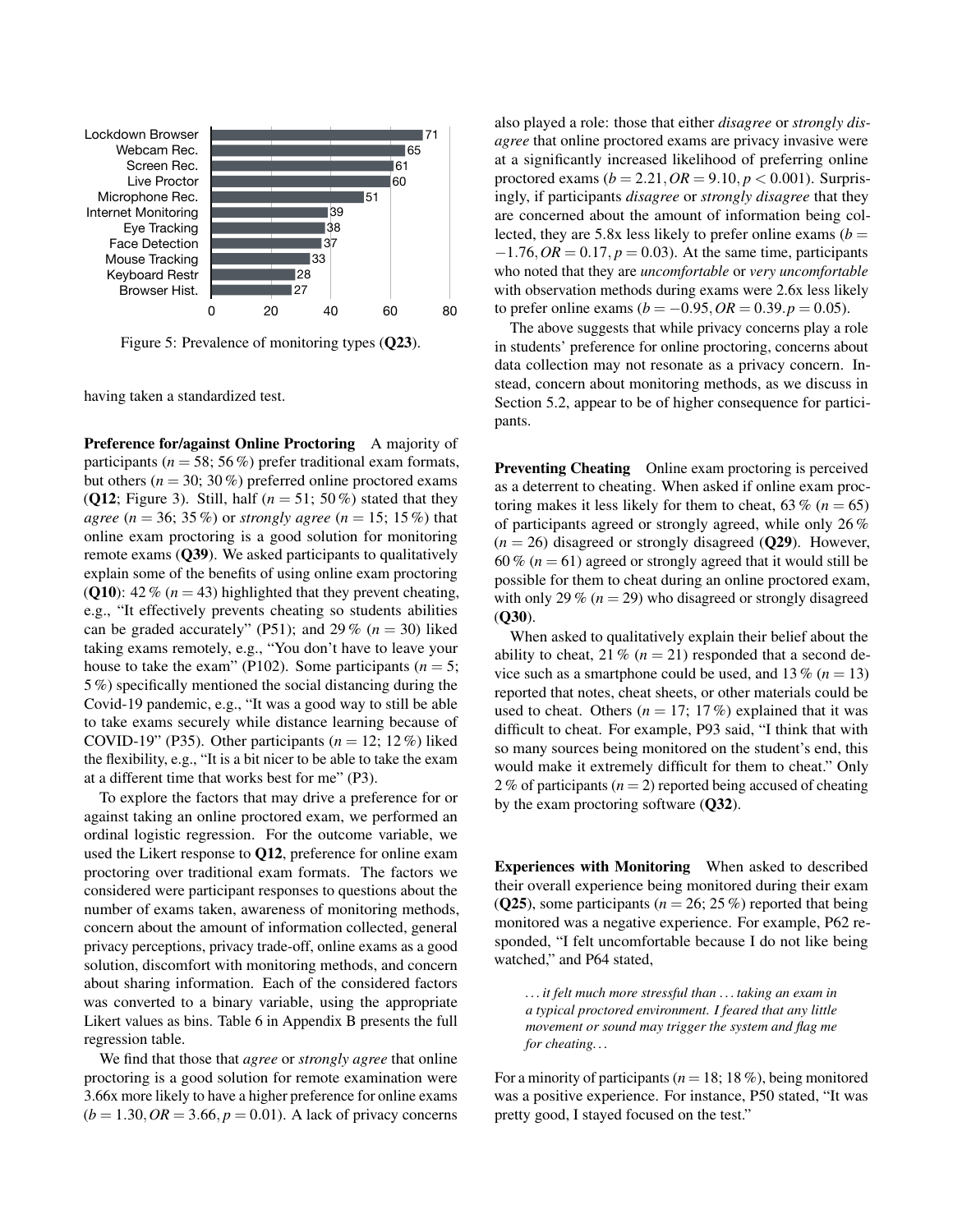<span id="page-7-1"></span>

Figure 6: General comfort with proctoring methods ([Q22](#page-15-7)).

However, other participants ( $n = 15$ ; 15 %) had privacy concerns about being monitored, including P27 who shared, "It does feel uncomfortable to have my person and screen recorded via video, knowing that the recordings are saved for at least some period of time," and P55 who noted, "Its [sic] terribly intrusive and not worth the possibility that students will cheat."

For some participants  $(n = 12; 12\%)$ , being monitored was a distraction or caused increased stress that was detrimental to their exam performance. For example, P66 indicated, "It creates a very stressful environment that prevents me from working to the best of my abilities," and P22 described it as "icky and uncomfortable" and that they felt like they "had to perform in a certain way because I didn't know if someone was watching."

by their instructors. By and large, participants have taken<br>workinks aroung with a numero number. At the same times RQ1 Key Findings Many students took an onlineproctored exam in the wake of the Covid-19 pandemic, which corresponds to our analysis of browser extension reviews (Section [3\)](#page-2-3). Participants predominantly did not take online proctored exams by choice but were rather required to do so multiple exams with a remote proctor. At the same time, most respondents would prefer a traditional exam even while acknowledging that online exam proctoring is a good solution for remote exams. Those who think online proctoring is a good solution for remote examination as well as those who do not think proctored exams are privacy invasive are more likely to prefer online exam proctoring. We found that concern about data collection matters less than concern about monitoring methods when it comes to privacy and exam preference. Participants also largely believed that exam proctoring deters cheating, but most felt that it was still possible to cheat, particularly using a second device.

## <span id="page-7-0"></span>5.2 RQ2: Privacy Concerns

We next investigate students' privacy concerns regarding online exam proctoring ([RQ2](#page-0-2)).

Comfort with Monitoring Methods When asked about their general comfort level with the methods used to proctor their exam ([Q22](#page-15-7)), participants were slightly more comfortable overall (see Figure [6\)](#page-7-1): 45 % (*n* = 46) were either *comfortable*

or *very comfortable* with monitoring, while  $37\%$  ( $n = 38$ ) were either *uncomfortable* or *very uncomfortable*. (The remaining participants ( $n = 18$ ; 18 %) were *neither comfortable nor uncomfortable*.)

We also asked participants about their comfort with specific monitoring methods ([Q28](#page-15-1)). Aggregated results are presented in Figure [7.](#page-8-0) To compare the comfort across monitoring methods, we additionally performed a Kruskal-Wallace H-test  $(H = 94.6, p < 0.001)$  which showed significant difference, and a post-hoc, pair-wise Mann-Whitney U test (with Holm-Sidek correction) indicated that those differences are dominant when comparing monitoring via lockdown browser (participants' most comfortable monitoring method) and all other methods, except for live proctoring and keyboard restrictions. (See Table [7](#page-19-0) in Appendix [B.](#page-17-0)) In particular, there are significant differences with some of the most common monitoring methods: webcam recording, screen recordings, and microphone recordings. This suggests that some of the methods deemed most invasive are among those that are used most often, and this in turn may drive students' privacy concerns.

To explore the factors affecting monitoring comfort further, we performed an ordinal logistic regression with an outcome variable of the Likert response to [Q22](#page-15-7) (overall comfort with exam privacy) to reported comfort with individual proctoring methods, binning *comfortable* and *very comfortable*. The full regression table (Table [5\)](#page-18-1) appears in Appendix [B.](#page-17-0) We find that comfort with live proctoring  $(b = 1.20, OR = 3.31, p < 0.001)$ and webcam recordings ( $b = 1.96$ ,  $OR = 7.08$ ,  $p < 0.001$ ) significantly increased the likelihood of being more comfortable with exam proctoring generally, suggesting that discomfort with these forms of observation is problematic for many students; both were commonly experienced, cf. Figure [5.](#page-6-0)

Participants were also asked how necessary a given monitoring method is for online proctoring (see Figure [8\)](#page-8-0). Again there is a significant difference (Kruskal-Wallace:  $H =$  $92.9, p < 0.001$ ), and a post-hoc analysis (see Table [8](#page-19-1) in Appendix [B\)](#page-17-0) revealed that there are significant differences between lockdown browser (deemed most necessary) and live proctoring, microphone recording, browser history monitoring, keyboard restrictions, eye tracking and mouse tracking. There were no differences between the trio of lockdown browser, webcam and screen recording with respect to how necessary they are perceived to be for online proctoring. Webcam and screen recording were not (pair-wise) significantly different than live proctoring.

Sharing Information Part of the process of taking an online proctored exam is to verify the identity of the exam taker. This process may involve proof of identification via physical documentation such as IDs and other forms of identity checks that may require students to provide sensitive information to online proctoring services. Students may also be required to create accounts on these services to facilitate that process, and we find that  $44\%$  ( $n = 45$ ) of study par-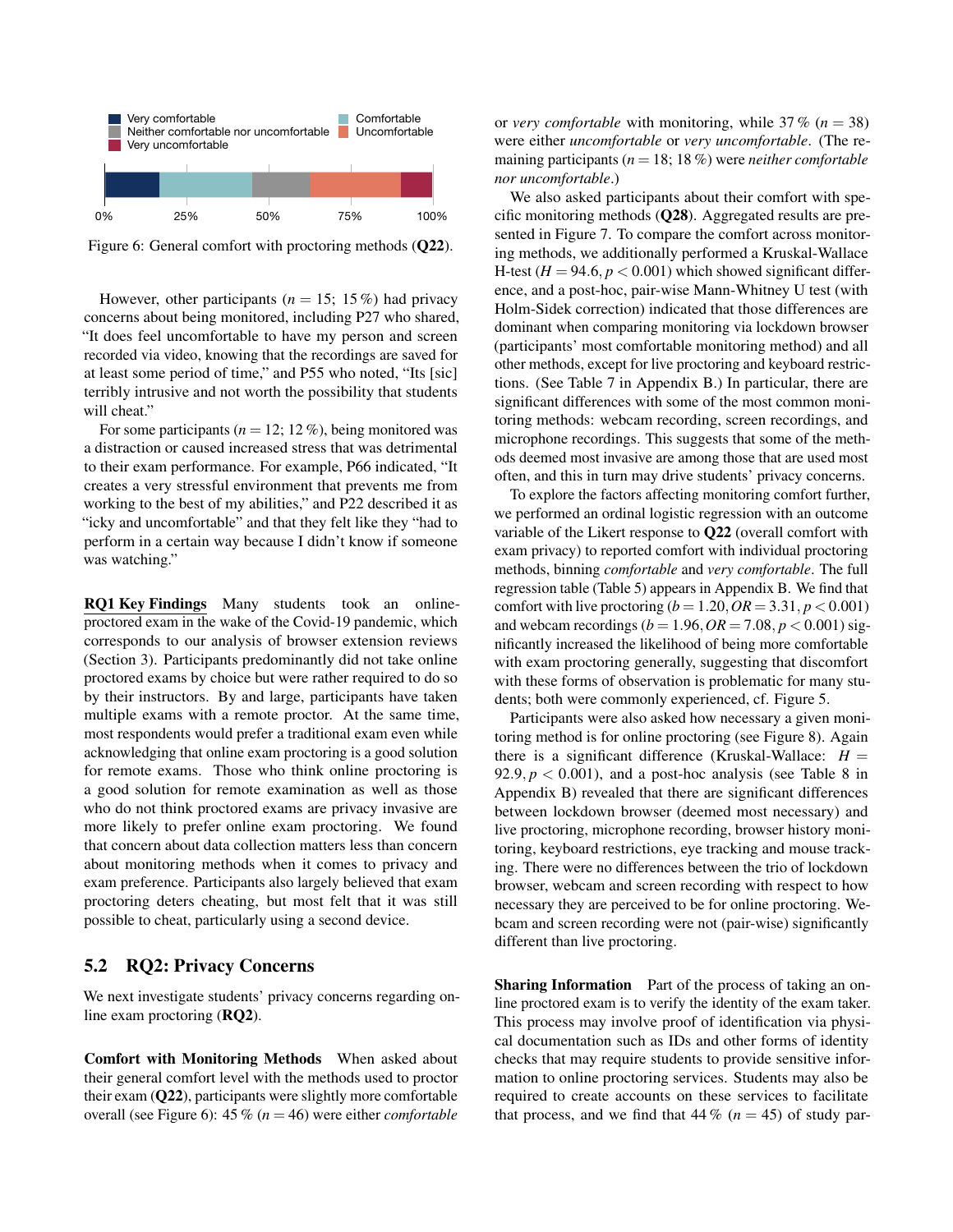<span id="page-8-0"></span>

Figure 7: Comfort with monitoring types ([Q28](#page-15-1)).

sharing this kind of information with online exam proctoring ticipants were required to do just that ([Q18](#page-15-9)). Participants also reported that many forms of personal information were required during account creation and before taking an exam, such as full name ( $n = 56$ ; 55 %), student ID number ( $n = 52$ ; 51 %), email address ( $n = 51$ ; 50 %), educational institution (*n* = 39; 38 %), birth date (*n* = 29; 28 %), phone number (*n* = 19; 19 %), residential address (*n* = 16; 16 %), driver's licence number ( $n = 10$ ; 10%), and social security number (*n* = 7; 7 %) ([Q19](#page-15-10); see Figure [11](#page-17-2) in Appendix [B\)](#page-17-0). For some participants, physical documentation was required; these included student IDs ( $n = 56$ ; 55 %), driver's licenses ( $n = 32$ ; 31 %), and passports  $(n = 7, 7\%)$  ([Q20](#page-15-11); see Figure [12](#page-17-3) in Appendix [B\)](#page-17-0). When asked if they were concerned about companies, most participants ( $n = 62$ ; 61 %) *agreed* ( $n = 38$ ; 37 %) or *strongly agreed* (*n* = 24; 24 %) ([Q34](#page-16-1)). Of those who responded with concerns ([Q35](#page-16-5)), being uncomfortable sharing personal information was the most common explanation  $(n = 28; 27\%)$ . For instance, P91 shared, "I feel uneasy that in order to take an exam, I have to share personal information," and P45 said, "I understand that if I opt to take a test online it needs to be fairly taken, but that doesn't mean I should open up these proctoring companies up to my home. . . "

Data collection was also a concern for some participants (*n* = 17; 17 %). For example P101 responded, "I am not sure what they will do with my information and how long they will store/keep my information," and P58 shared, "For things like recording my computer, or accessing my browser history, I feel like that could invite abuse that go beyond simply making sure I'm honestly taking an exam..." Other participants  $(n =$ 28; 27 %) had no concerns about sharing information with exam proctoring services, such as P53, who said, "I'm not anymore [sic] worried about it than I am sharing my info with the school," and P48, who said, "I feel since it was required by my school it is a safe place to share information."



Figure 8: Necessity of monitoring types ([Q27](#page-15-8)).

**Privacy Trade-off** When asked if they thought online exam proctoring was too privacy invasive,  $52\%$  ( $n = 53$ ) of study participants *agreed* ( $n = 25$ ; 25 %) or *strongly agreed* ( $n = 28$ ; 27 %) that it was too privacy invasive  $(Q36)$  $(Q36)$  $(Q36)$ . There was a split between those who agreed that online exam proctoring offered a reasonable trade-off between personal privacy and exam integrity and those who disagreed ([Q37](#page-16-7)). Forty-one percent  $(n = 42)$  of participants *agreed*  $(n = 30; 29\%)$  or *strongly agreed*  $(n = 21; 21\%)$  while 39%  $(n = 39)$  of participants *disagreed*  $(n = 24; 24\%)$  or *strongly disagreed*  $(n = 15;$ 15 %). We also find evidence of split opinions regarding online proctoring in the qualitative results. In response to [Q11](#page-14-10),  $n = 11$  (11%) of participants reported that there was a tradeoff between privacy and academic integrity. For example, P41 noted, "I think it is a valid reason to use online exam proctoring . . . during this time pandemic. . . . I can understand giving up some privacy to ensure integrity of exam results."

Participants also reported being concerned about the *amount* of information that online proctoring services col-lect during the exam ([Q38](#page-16-8)). Fifty-seven percent  $(n = 58)$  of participants *agreed* ( $n = 33$ ; 32 %) or *strongly agreed* ( $n = 25$ ; 25 %), while 26 %  $(n = 26)$  of participants *disagreed*  $(n = 21)$ ; 21 %) or *strongly disagreed* ( $n = 5$ ; 5 %). We again see similar results in qualitative responses in **[Q11](#page-14-10)**: 59 % ( $n = 60$ ) reported a privacy concern, with concerns about webcam access being the most common  $(n = 27, 26\%)$ . For example, P65 reported, "I believe that online exams can be invasive, as at least mine required both a webcam and microphone, so they could see me and my room and hear my surroundings," and P36 responded:

*. . . Unlike in-class proctoring, students must be filmed in their homes . . . The view is also on the student* 100 % *of the time so the student cannot relax and has their entire body language and quirks on display. It is a breach of privacy without enough benefit to justify it.*

Some participants ( $n = 6$ ; 6%) had concerns about relinquishing control of their computing devices to the exam proc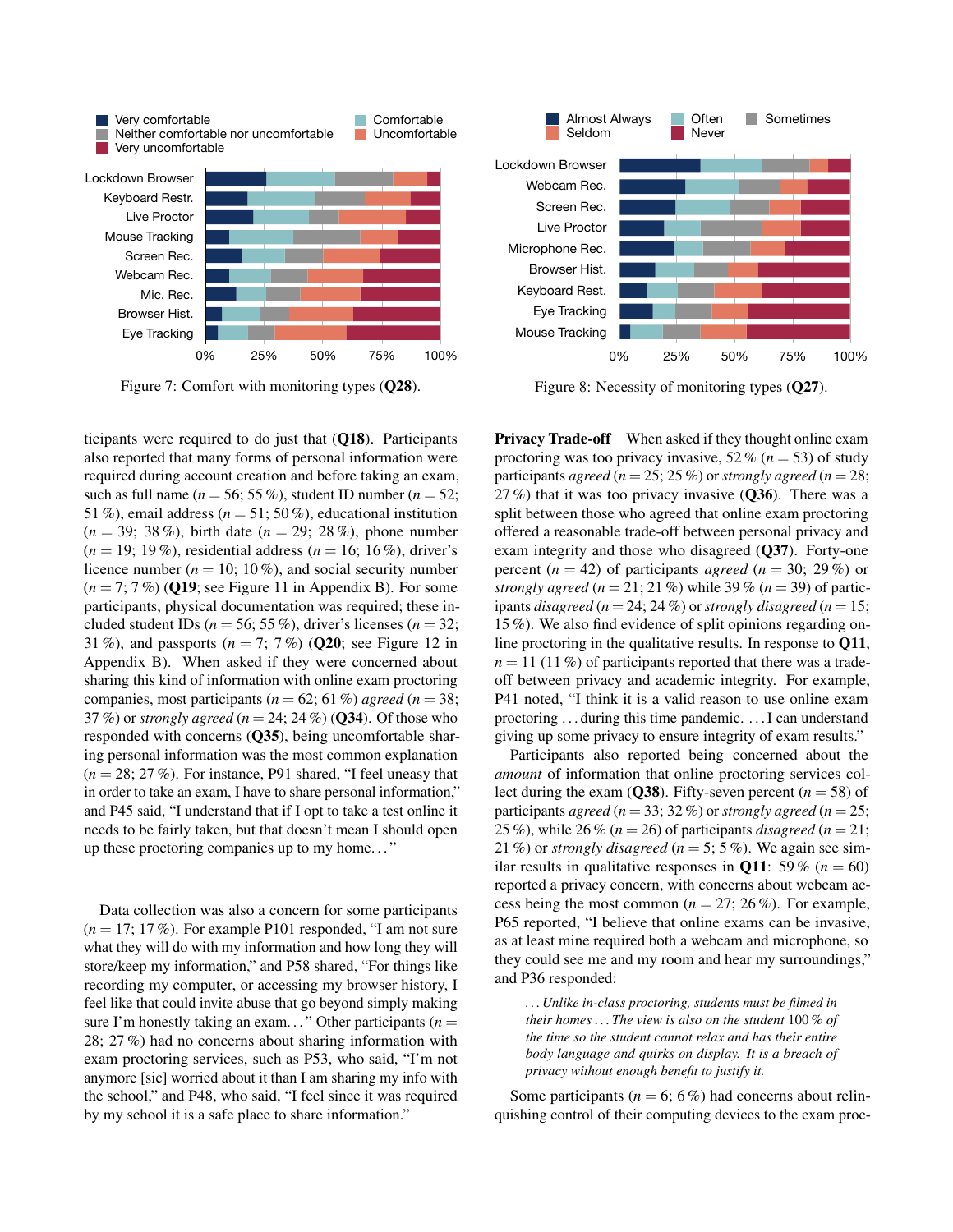toring services, e.g., "It is a little scary about how much they can access and control your device" (P101). Sharing of personal information was a concern for participants ( $n = 6$ ; 6%), such as P39, who noted, "It does make me a little uncomfortable that there is a 3rd party company that may have my personal identification and see into my room." Still other participants ( $n = 19$ ; 19%) reported that they had no privacy concerns, such as P69, who said, "I don't see any huge issues with privacy in online exam proctoring," and P51 who stated:

*I don't mind that they can see my room and control my screen. They aren't doing anything sinister, and I can revoke all permissions at the end of the exam.*

RQ2 Key Findings A majority of students found online exam proctoring to be privacy invasive, most citing concerns with the webcam and microphone recordings, which provides the means to view, listen, and record inside a student's room. However, some students felt a trade-off between loss of personal privacy and exam integrity was reasonable.

When considering privacy in the context of preventing academic dishonesty, participants had mixed reactions to the proctoring methods used. Lockdown browsers, webcams, and screen recordings were viewed as necessary for online exam proctoring compared to other methods, and these were also the most commonly used methods to observe students during an exam. However, only about a quarter of the respondents were comfortable with webcam or screen recording, while half were comfortable with lockdown browsers. Regression analysis indicated that comfort with live proctoring and webcam recordings drive comfort overall with monitoring. This suggests that there is a gap between the proctoring methods commonly used and the comfort level of students with those observation techniques.

Students also create accounts and share significant information with online proctoring services to verify their identities. Services often require personal information, such as a student ID number, email address, phone number, and residential address, as well as images of physical documentation such as student IDs and driver's licenses. Participants expressed concern about sharing this and other personal information with exam proctoring companies. They were also concerned about the overall quantity of information collected, what would be done with the information, and how long it would be stored.

## 5.3 RQ3: Security Concerns

Along with privacy concerns, the installation of specialized software to enable proctoring could lead to security issues, and as part of addressing [RQ3](#page-0-3), we surveyed participants about their experiences and concerns with proctoring software.

Browser Extensions One way in which exam proctoring companies provide monitoring during an exam is by requiring students to install web browser extensions, as noted in

<span id="page-9-0"></span>

Figure 9: Concern over installing proctoring software ([Q49](#page-16-9)).

Section [3.](#page-2-3) Most study participants ( $n = 65$ ; 64%) were required to install a web browser extension to take their exam ([Q40](#page-16-3)). When we asked participants who installed a browser extension what they thought the extension did ([Q41](#page-16-10)), they responded that the extension locked down their browser  $(n = 27)$ ; 42 %), collected data ( $n = 8$ ; 12 %), monitored network activity ( $n = 8$ ; 12 %), initiated screen recording ( $n = 7$ ; 11 %), disabled functionality on their device  $(n = 6, 9\%)$ , and enabled their webcam  $(n = 6; 9\%)$  and microphone  $(n = 4;$ 6 %).

Proctorio  $(n = 13; 13\%)$  was the most common web browser extension installed by study participants, followed by ProctorU ( $n = 13$ ; 13%), and Honorlock ( $n = 13$ ; 13%) ( $Q42$ ; Figure [13](#page-17-4) in Appendix [B\)](#page-17-0). Significantly, only 45 %  $(n=31)$  of participants who installed a web browser extension reported removing or disabling the extension after completing their exam ([Q43](#page-16-12)). Given that many of these browser extensions have pervasive monitoring permissions that can be activated on a broad set of URLs (see Section [3\)](#page-2-3), it is important that students remove these extensions; the failure of 45 %  $(n = 30)$  to do so suggests that installing this custom software may put students at risk beyond the exam.

Standalone Software Another way in which exam proctoring companies provide monitoring during the examination is by requiring students to install standalone software, which we define as software that is installed as an application on their computer and is not a browser extension. Thirty-five percent  $(n = 36)$  of participants reported they were required to install exam proctoring software (not including a browser extension) ([Q44](#page-16-13)). When we asked participants who installed exam proctoring software what they thought the software did ([Q45](#page-16-14)), they responded that the proctoring software locked down their browser  $(n = 11; 31\%)$ , disabled functionality on their device  $(n = 8; 22\%)$ , monitored their activity  $(n = 7; 19\%)$ , initiated screen recording ( $n = 3$ ; 8%), and enabled their webcam  $(n = 3; 8\%)$ . Of the participants who installed exam software, most  $(n = 32; 89\%)$  said that they did uninstall the exam proctoring software after the exam was complete ([Q44](#page-16-13)). Only one participant reported having issues uninstalling the exam proctoring software  $(Q44)$  $(Q44)$  $(Q44)$ . Most participants ( $n = 88$ ; 86 %) said they had installed the exam software on their per-sonal computer ([Q44](#page-16-13)). When asked to report their concern for installing proctoring software (Figure [9\)](#page-9-0), 52 % of participants (*n* = 52) specified that they were at least *somewhat*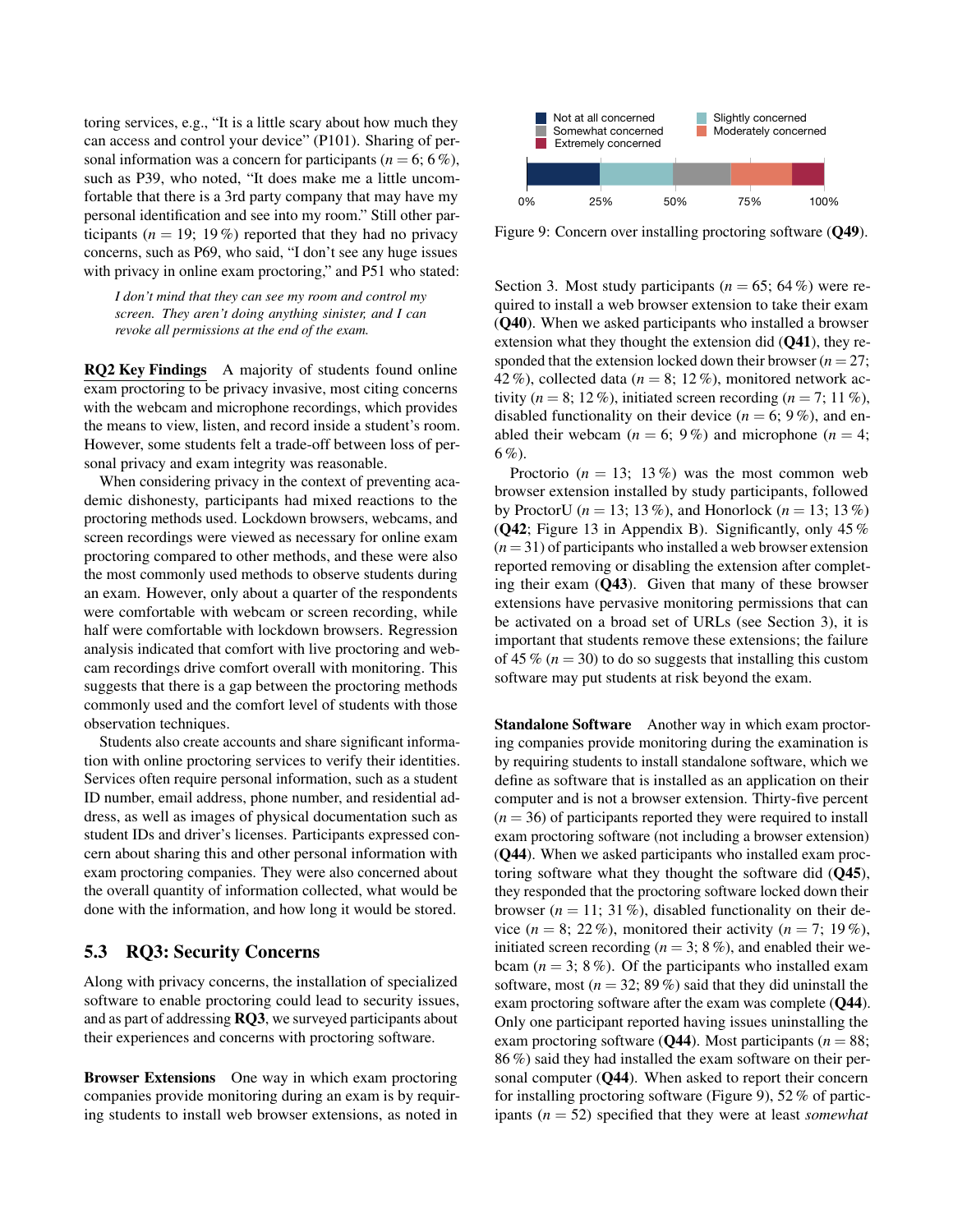*concerned* ( $n = 20$ ; 20%), *moderately concerned* ( $n = 21$ ; 21 %), or even *extremely concerned* (*n* = 11; 11 %). In contrast, 48 % (*n* = 50) of participants were *slightly concerned* (*n* = 25; 24 %) or *not at all concerned* (*n* = 25; 24 %) ([Q49](#page-16-9)).

We asked participants to explain their concern, or lack of concern, regarding the installation of online exam software (**[Q49](#page-16-9)**). Many participants ( $n = 49$ ; 48 %) explained that they had privacy concerns. Some  $(n = 11; 11\%)$  replied that the software's potential access to sensitive personal information was a concern; for instance, P32 said, "I am worried it will be able to access sensitive information," and P38 reported, "It is my own computer which stores all of my information so that is a bit iffy." A few participants ( $n = 6$ ; 6%) had concerns about data collection from their computer after the exam was completed, such as P52, who said, "I wonder if they continued collecting information after the exam," and P102, who noted, "I don't trust software that is designed to gather information about my activities to confine itself to being used only for exams." Others  $(n = 11; 11\%)$  were unsure what information could be collected by the software; e.g., P69 and P34, who respectively stated "It's unclear what all data it's collecting and when it's running," and "I don't know what information it was collecting or how it would be used." Still others ( $n = 28$ ; 27 %) had no concerns about the software. A few  $(n = 5)$ ; 5 %) stated they had no concerns because the exam privacy software was supported by their university. For instance, P40 noted, "I believe the university would not use the proctoring service if their software was dangerous," and P87 stated, "I know that my school and professors wouldn't have me install anything that could harm my computer or invade my privacy."

RQ3 Key Findings The browser extension is the most common way in which exam proctoring tools access students computing devices. Students understand that these extensions are used both to surveil them and their devices during the exam and to disable functionality that would otherwise allow them to access unauthorized resources. Despite this knowledge, only a small number of students actually removed or disabled the extension after completing their exam, leaving permission-hungry software residing on their computers.

Standalone software is also used for exam proctoring, and most students install this software on their own personal computers. Students are concerned about this software and say they worry that it may access personal information stored on their computers. Most students did uninstall this standalone software, an action that highlights and confirms their concerns.

## 6 Recommendations and Conclusions

Privacy Trade-offs During a Pandemic Given the necessary rapid transition to remote learning, many institutions and educators did not have sufficient time to restructure courses

around alternative forms of learning and skills assessment. Content and exams that had originally been envisioned as inperson suddenly had to be delivered and proctored remotely, forcing institutions to seek solutions to a perceived exam integrity problem. Our results suggest that students understand that their educational institutions were struggling to maintain mandated safety protocols while continuing to provide academic rigor, as evidenced by the fact that a large number of study respondents (41 %) reported that online exam proctoring was a reasonable trade-off between personal privacy and exam integrity. A recurring theme in the qualitative responses was that giving up some personal privacy during the Covid-19 pandemic to maintain safety protocols was a valid reason to accept the use of online proctoring services. This suggests that student acceptance of online exam monitoring is higher than it might otherwise be in a post-pandemic situation.

At the same time, we find that a large percentage of students have significant concerns—e.g., sharing personal information with proctoring companies, the amount of information collected by these companies, and installing online exam proctoring software on their computers. When we consider these facts, it is clear that many students found their proctored exams to be privacy invasive and would prefer alternatives to online proctored exams. However, it is unclear if a postpandemic context will lead to increased student opposition to invasive monitoring or if students will have become accustomed to these proctoring tools and resigned to their use.

*Recommendation:* Based on this study, we recommend that institutions and instructors both expand student choice by developing alternative forms of student assessment that can account for privacy concerns whenever practicable and plan to reduce future reliance on exam proctoring services after the Covid-19 pandemic.

Necessary Type of Monitoring Many participants agreed that the ability to deter cheating during an exam is important, up to a point, after which they felt that monitoring goes from necessary to unnecessary and invasive. In fact, we find that the types of monitoring that students perceive as the most unnecessary are among those that they report are the most uncomfortable and invasive. For instance, a majority of students reported that they do not think it is necessary to monitor mouse movement, eye movement, or web browser history; correspondingly, a majority also reported being uncomfortable with the monitoring of their eye movement, web browser history, microphone, and webcam. These very monitoring types are those that students refer to most when they discuss how they feel that the online proctored exam can create a stressful environment, how they feel "watched," and how they worry that any small sound or tiny movement—such as looking away from the screen briefly—could flag them for cheating. Students report that these additional stressors and anxieties distract them, reduce their focus, and prevent them from performing to the best of their abilities. This level of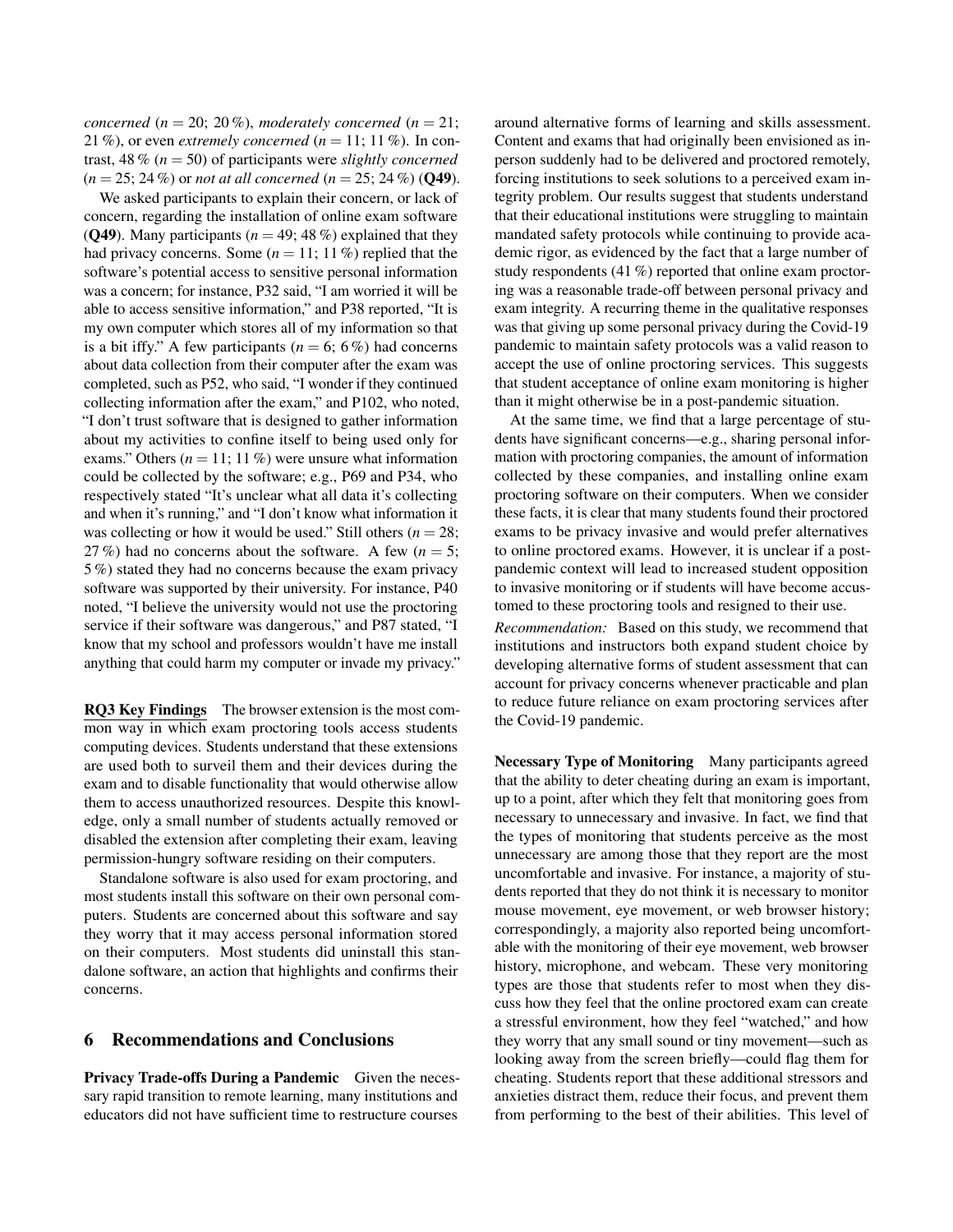monitoring assumes cheating and pre-penalizes all students with additional stress and anxiety whether they were planning to be honest or dishonest.

Our work suggests that even though technologically advanced invigilation techniques are available, such as 360 degree room scans and eye movement tracking, it does not mean that they are either necessary to curb cheating or sensitive to students' personal privacy and device security. Continuing to use monitoring techniques that students find unnecessary for exam integrity, while at the same time requiring students to sacrifice their personal privacy, displays a lack of trust for students and undermines students' trust in educators and institutions.

*Recommendation:* We recommend that institutions and educators follow a principle of least monitoring by using the minimum number of monitoring types necessary, given the class size and knowledge of expected student behavior. Institutions should perform due diligence when selecting online exam proctoring companies with whom to contract, and they should take into account student privacy, student discomfort for certain monitoring types, and software installation requirements. Moreover, instructors should use caution when selecting monitoring types while setting up exams and should provide students with clear reasoning for having selected the individual methods that will be used to monitor their exams.

Invasion of Personal Computers As we have seen, exam proctoring browser extensions and standalone software contain invasive monitoring tools. These tools often include permissions to access the webcam, microphone, and web browser history. However, 43 % of students did not remove or disable the required browser extensions once they had completed their assessments. As is the case with any custom software, there is risk of vulnerabilities in these extensions. The fact that students often neglect to remove them therefore creates increased potential for harm from loss of privacy or security intrusions. Institutions should therefore be sensitive to which proctoring software they require students to install on their personal devices.

*Recommendation:* We recommend that institutions thoroughly review common vulnerabilities and exposures of the online exam proctoring software they plan to license for installation on students' personal computers. We would also recommend that institutions limit the installation of standalone exam proctoring software to devices issued to students by the institution.

Implied Trust via Institutional Support Exam proctoring tools are often integrated with existing learning management software, such as Blackboard and Canvas, giving the appearance that they are a part of the standard educational software stack and imparting a sense of safety and normalcy. At the same time, institutions have spent large amounts of money

to obtain site license agreements for exam proctoring software. This gives the appearance of a certain amount of due diligence being applied to the purchase, while potentially increasing the barriers to student resistance towards these forms of examination.

Throughout our qualitative findings are statements from students of a transfer of trust between institutions who licence and faculty who support the exam proctoring software and the software itself. These students say that they believe their university would not use the software to proctor exams if it was dangerous. Moreover, they believe that their school would not have them install anything that could harm their computer or invade their privacy. Institutional support for third-party proctoring software, which conveys credibility, makes the exam proctoring software appear safer and less potentially problematic because students assume that institutions have done proper vetting of both the software and the methods employed by the proctoring services.

*Recommendation:* We recommend that the students, along with faculty and administrators, take part in the assessment and selection of exam proctoring software. Students should be involved in every step of the process, from deciding whether to use exam proctoring software to determining which, if any, software should be used and which methods should be made available for exam monitoring.

Power Imbalances Finally, when students' options are limited to taking an online proctored exam or failing the course, it is a clear indication of an institutional power dynamic; 97 % of students indicated they were required to take an online proctored exam. Offering students more choices for assessment and being upfront with students about institutional privacy norms is a crucial step to alleviate this power imbalance.

*Recommendation:* We recommend implementing notice and choice for courses employing online exam proctoring and allowing students to consent to any monitoring that will take place during course quizzes and exams. We also recommend that syllabi include a readable privacy policy to better communicate expectations.

## Acknowledgements

This work is partially funded by the National Science Foundation under grants 1718498 and 1845300, and the Georgetown University Callahan Family Professor of Computer Science Chair Fund.

## **References**

<span id="page-11-0"></span>[1] Olivia Buccieri. Online Exam Proctoring No Longer Allowed for UC Berkeley Classes. *The Daily Californian*. [https://www.dailycal.org/2020/04/05/online-](https://www.dailycal.org/2020/04/05/online-exam-proctoring-no-longer-allowed-for-uc-berkeley-classes/)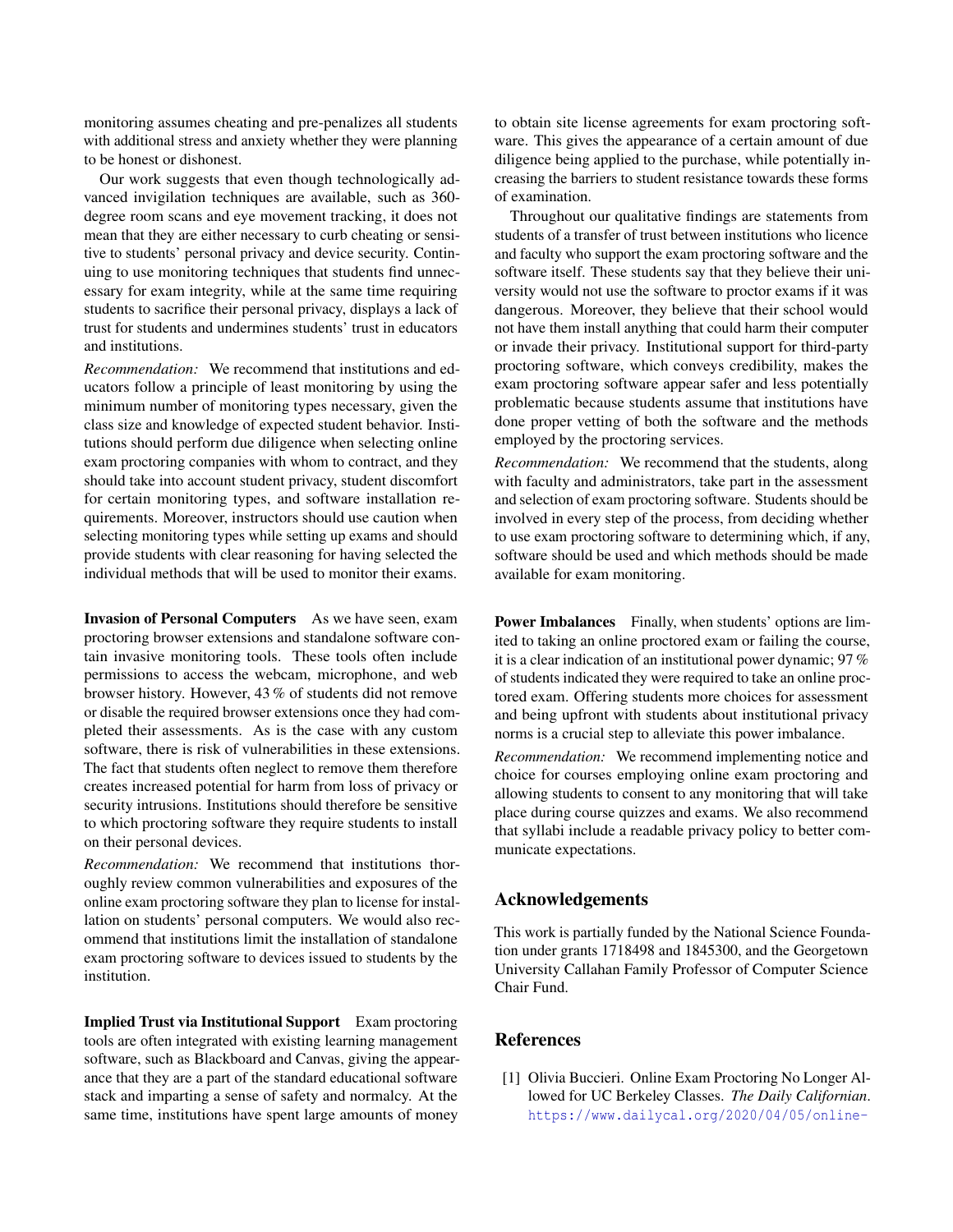[exam-proctoring-no-longer-allowed-for-uc](https://www.dailycal.org/2020/04/05/online-exam-proctoring-no-longer-allowed-for-uc-berkeley-classes/)[berkeley-classes/](https://www.dailycal.org/2020/04/05/online-exam-proctoring-no-longer-allowed-for-uc-berkeley-classes/), April 2020.

- <span id="page-12-1"></span>[2] Lilah Burke. Cutting the in-person semester short. *Inside Higher Ed*. [https://www.insidehighered.](https://www.insidehighered.com/news/2020/11/17/colleges-end-person-instruction-early-due-covid-19-spread) [com/news/2020/11/17/colleges-end-person](https://www.insidehighered.com/news/2020/11/17/colleges-end-person-instruction-early-due-covid-19-spread)[instruction-early-due-covid-19-spread](https://www.insidehighered.com/news/2020/11/17/colleges-end-person-instruction-early-due-covid-19-spread), November 2020.
- <span id="page-12-17"></span>[3] Simon Coghlan, Tim Miller, and Jeannie Paterson. Good proctor or "Big Brother"? AI Ethics and Online Exam Supervision Technologies. *arXiv preprint arXiv:2011.07647*, 2020.
- <span id="page-12-9"></span>[4] Shaanan Cohney, Ross Teixeira, Anne Kohlbrenner, Arvind Narayanan, Mihir Kshirsagar, Yan Shvartzshnaider, and Madelyn Sanfilippo. Virtual Classrooms and Real Harms. *arXiv preprint arXiv:2012.05867*, 2020.
- <span id="page-12-18"></span>[5] ConductExam. Create, share & analyze exams with the best online exam software. [https://www.](https://www.conductexam.com) [conductexam.com](https://www.conductexam.com).
- <span id="page-12-8"></span>[6] Lee William Daffin Jr and Ashley A Jones. Comparing Student Performance on Proctored and Non-Proctored Exams in Online Psychology Courses. *Online Learning*, 22(1):131–145, 2018.
- <span id="page-12-2"></span>[7] Colleen Flaherty. Big proctor. *Inside Higher Ed*. [https://www.insidehighered.com/news/2020/](https://www.insidehighered.com/news/2020/05/11/online-proctoring-surging-during-covid-19) [05/11/online-proctoring-surging-during](https://www.insidehighered.com/news/2020/05/11/online-proctoring-surging-during-covid-19)[covid-19](https://www.insidehighered.com/news/2020/05/11/online-proctoring-surging-during-covid-19), May 2020.
- <span id="page-12-16"></span>[8] Patricia A Goedl and Ganesh B Malla. A Study of Grade Equivalency between Proctored and Unproctored Exams in Distance Education. *American Journal of Distance Education*, pages 1–10, 2020.
- <span id="page-12-3"></span>[9] Susan Grajek. EDUCAUSE COVID-19 QuickPoll Results: Grading and Proctoring. EDUCAUSE Research Notes, April 2020.
- <span id="page-12-15"></span>[10] Therese C Grijalva, Joe Kerkvliet, and Clifford Nowell. Academic Honesty and Online Courses. *College Student Journal*, 40(1), 2006.
- <span id="page-12-11"></span>[11] Drew Harwell. Mass School Closures in the Wake of the Coronavirus are Driving a New Wave of Student Surveillance. *The Washington Post*. [https://www.washingtonpost.com/technology/](https://www.washingtonpost.com/technology/2020/04/01/online-proctoring-college-exams-coronavirus/) [2020/04/01/online-proctoring-college-exams](https://www.washingtonpost.com/technology/2020/04/01/online-proctoring-college-exams-coronavirus/)[coronavirus/](https://www.washingtonpost.com/technology/2020/04/01/online-proctoring-college-exams-coronavirus/), April 2020.
- <span id="page-12-19"></span>[12] Honorlock. Online Exam Proctoring with a Human Touch. <https://honorlock.com>.
- <span id="page-12-12"></span>[13] Shawn Hubler. Keeping Online Testing Honest? Or an Orwellian Overreach? *The New York Times*. [https://www.nytimes.com/2020/05/10/](https://www.nytimes.com/2020/05/10/us/online-testing-cheating-universities-coronavirus.html) [us/online-testing-cheating-universities](https://www.nytimes.com/2020/05/10/us/online-testing-cheating-universities-coronavirus.html)[coronavirus.html](https://www.nytimes.com/2020/05/10/us/online-testing-cheating-universities-coronavirus.html), May 2020.
- <span id="page-12-7"></span>[14] Kenrie Hylton, Yair Levy, and Laurie P Dringus. Utilizing Webcam-based Proctoring to Deter Misconduct in Online Exams. *Computers & Education*, 92:53–63, 2016.
- <span id="page-12-20"></span>[15] IRIS Invigilation. Assess with integrity. [https://www.](https://www.irisinvigilation.com) [irisinvigilation.com](https://www.irisinvigilation.com).
- <span id="page-12-14"></span>[16] Faten F Kharbat and Ajayeb S Abu Daabes. E-proctored Exams During the COVID-19 Pandemic: A Close Understanding. *Education and Information Technologies*, pages 1–17, 2021.
- <span id="page-12-10"></span>[17] Allison Kushner and Kevin Pitts. Letter to instructors, 2021. University of Illinois, Urbana-Champaign.
- <span id="page-12-5"></span>[18] Mark M Lanier. Academic Integrity and Distance Learning. *Journal of criminal justice education*, 17(2):244– 261, 2006.
- <span id="page-12-0"></span>[19] Doug Lederman and Mark Lieberman. How Many Public Universities Can 'Go Big' Online? *Inside Higher Ed*. [https://www.insidehighered.com/digital](https://www.insidehighered.com/digital-learning/article/2019/03/20/states-and-university-systems-are-planning-major-online)[learning/article/2019/03/20/states-and](https://www.insidehighered.com/digital-learning/article/2019/03/20/states-and-university-systems-are-planning-major-online)[university-systems-are-planning-major](https://www.insidehighered.com/digital-learning/article/2019/03/20/states-and-university-systems-are-planning-major-online)[online](https://www.insidehighered.com/digital-learning/article/2019/03/20/states-and-university-systems-are-planning-major-online), March 2019.
- <span id="page-12-23"></span>[20] Naresh K. Malhotra, Sung S. Kim, and James Agarwal. Internet users' information privacy concerns (IUIPC): The construct, the scale, and a causal model. *Info. Sys. Research*, 15(4):336–355, December 2004.
- <span id="page-12-21"></span>[21] Mercer Mettl. Conduct Extremely Secure, Scalable, And Cost-Effective Online Proctored Exams With One Click. <https://mettl.com>.
- <span id="page-12-6"></span>[22] Derek Newton. Another Problem with Shifting Education Online: Cheating. *Hechinger Report*. [https:](https://hechingerreport.org/another-problem-with-shifting-education-online-cheating/) [//hechingerreport.org/another-problem-with](https://hechingerreport.org/another-problem-with-shifting-education-online-cheating/)[shifting-education-online-cheating/](https://hechingerreport.org/another-problem-with-shifting-education-online-cheating/), August 2020.
- <span id="page-12-13"></span>[23] Anushka Patil and Jonah Engel Bromwich. How It Feels When Software Watches You Take Tests. *The New York Times*. [https://www.nytimes.com/2020/](https://www.nytimes.com/2020/09/29/style/testing-schools-proctorio.html) [09/29/style/testing-schools-proctorio.html](https://www.nytimes.com/2020/09/29/style/testing-schools-proctorio.html), September 2020.
- <span id="page-12-22"></span>[24] ProctorExam. Leading online proctoring services. <https://proctorexam.com>.
- <span id="page-12-4"></span>[25] Proctorio. A Comprehensive Learning Integrity Platform. <https://proctorio.com>.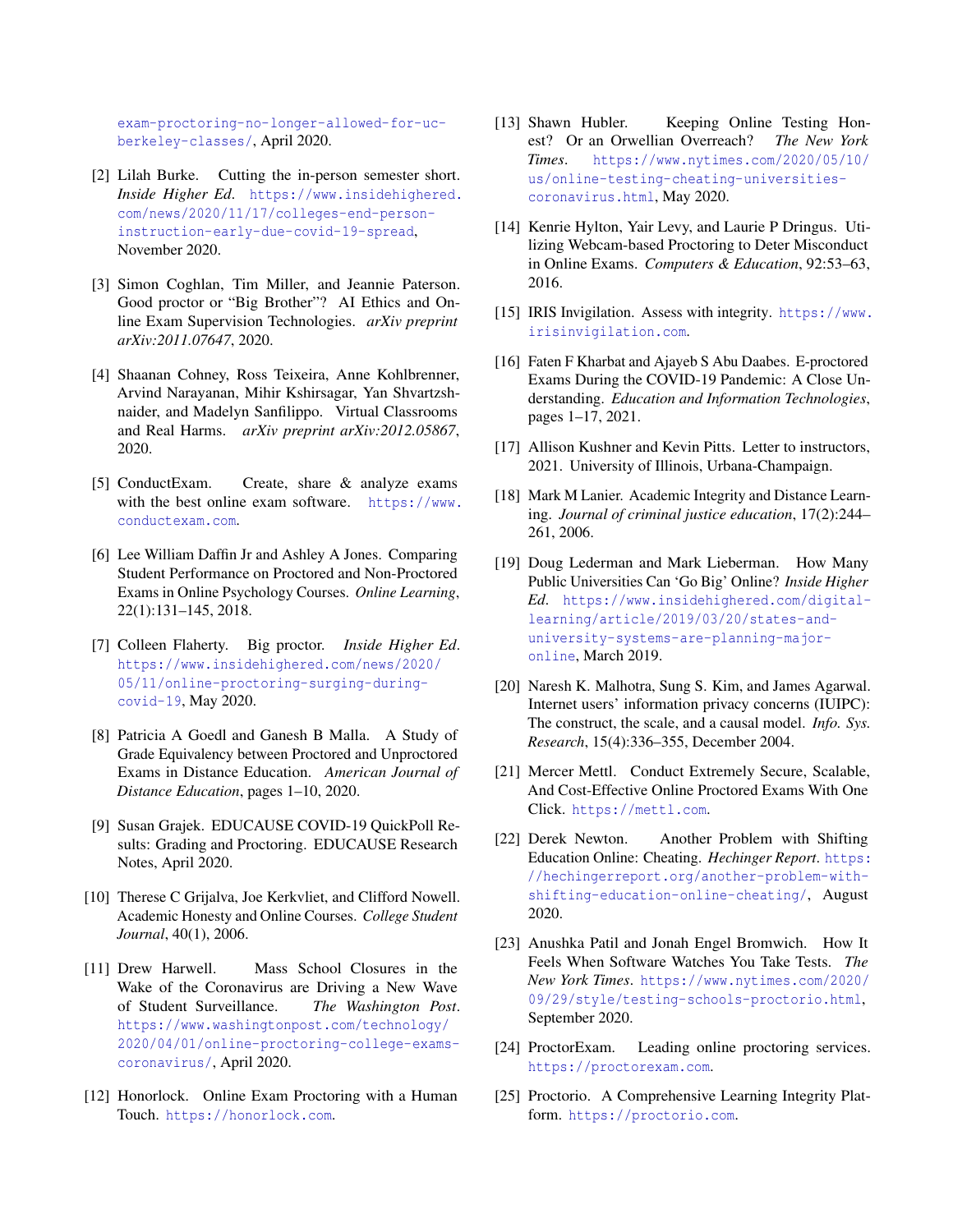- <span id="page-13-1"></span>[26] ProctorU. Online Proctoring to Advance your Learning and Testing Program. <https://www.proctoru.com>.
- <span id="page-13-6"></span>[27] PSI Online. Where People Meet Potential. [https:](https://www.psionline.com) [//www.psionline.com](https://www.psionline.com).
- <span id="page-13-7"></span>[28] Elissa M. Redmiles, Sean Kross, and Michelle L. Mazurek. How Well Do My Results Generalize? Comparing Security and Privacy Survey Results from MTurk, Web, and Telephone Samples. In *IEEE Symposium on Security and Privacy (SP)*, May 2019.
- <span id="page-13-0"></span>[29] Respondus. Assessment Tools for Learning Systems. <https://web.respondus.com>.
- <span id="page-13-4"></span>[30] Joseph A. Rios and Ou Lydia Liu. Online Proctored Versus Unproctored Low-Stakes Internet Test Administration: Is There Differential Test-Taking Behavior and Performance? *American Journal of Distance Education*, 31(4):226–241, 2017.
- <span id="page-13-2"></span>[31] Shea Swauger. Software that Monitors Students During Tests Perpetuates Inequality and Violates their Privacy. *MIT Technology Review*, August 2020.
- <span id="page-13-3"></span>[32] George R Watson and James Sottile. Cheating in the Digital Age: Do Students Cheat More in Online Courses? In *Society for Information Technology & Teacher Education International Conference*. Association for the Advancement of Computing in Education (AACE), 2008.
- <span id="page-13-5"></span>[33] Daniel Woldeab and Thomas Brothen. 21st Century Assessment: Online Proctoring, Test Anxiety, and Student Performance. *International Journal of E-Learning & Distance Education*, 34(1), 2019.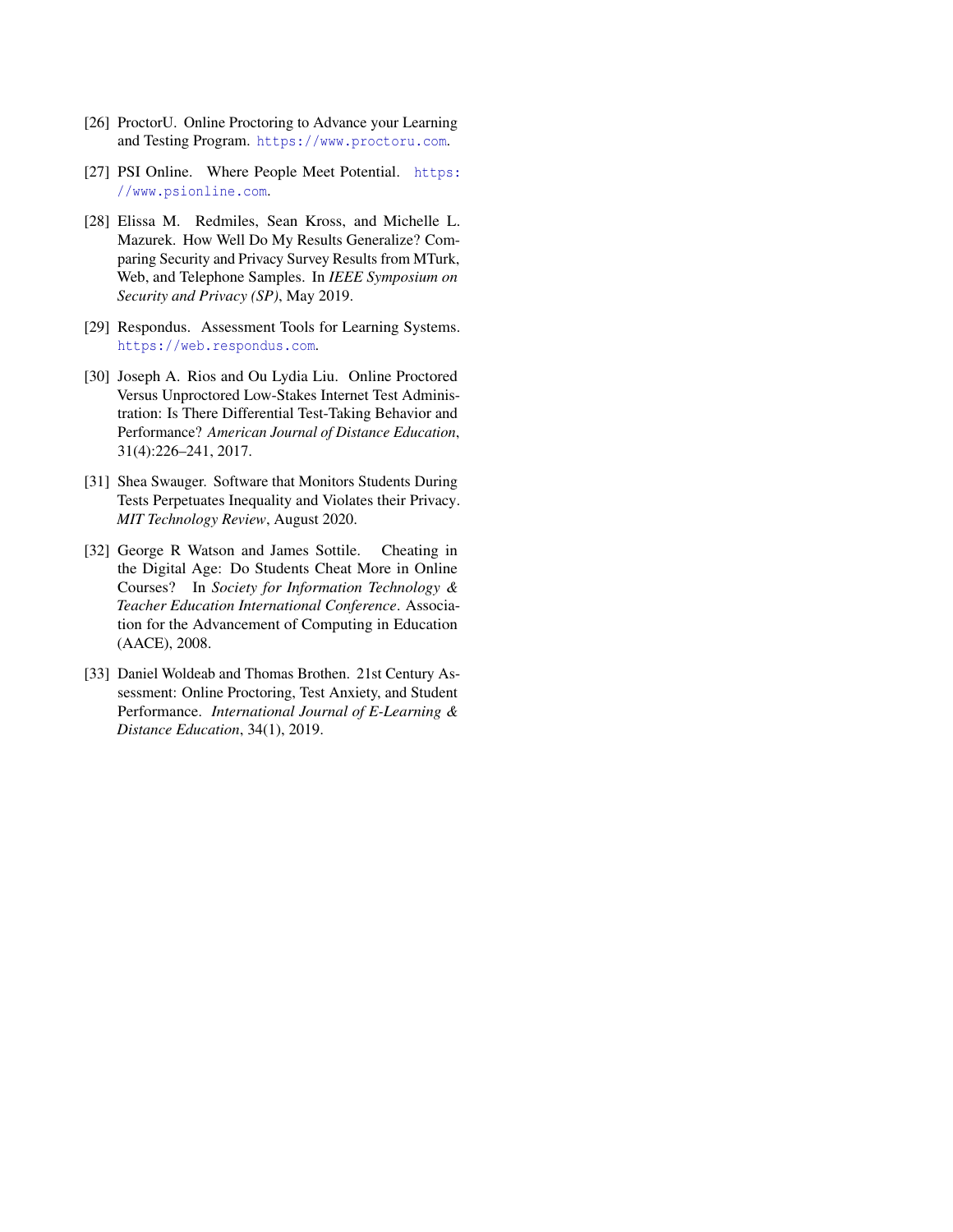### A Survey Instruments

## <span id="page-14-1"></span>A.1 Screening Survey

- S1 How familiar are you with online exam proctoring?
	- $\bigcap$  Not at all familiar Moderately familiar  $\bigcap$  Extremely familiar
	- $\bigcirc$  Slightly familiar
	- $\bigcirc$  Somewhat familiar
- S2 I have taken an online proctored exam.
	- $\bigcap$  Yes  $\bigcap$  Unsure
	- No ◯ Prefer not to answer
- S3 Please describe your overall online proctored exam experience. Answer:

*These questions were followed by the 10 IUIPC items as described by Malhotra et al. [\[20\]](#page-12-23)*

- D1 What is your gender?
	- Woman ◯ Man ◯ Non-binary Prefer not to disclose ◯ Prefer to self-describe
- D2 What is your age?

 $\bigcirc$  45 – 54

- $\bigcap$  18 24  $\bigcap$  25 – 34  $\bigcirc$  35 – 44  $\bigcap$  55 – 64  $\bigcirc$  65 or older Prefer not to disclose
- D3 Are you currently a student?
	- $\bigcap$  Yes
	- $\bigcap$  No
- D4 What is the highest degree or level of school you have completed?
	- No schooling completed
	- Some high school, no diploma
	- High school graduate, diploma, or equivalent (e. g., GED, Abitur, baccalaureat)

 $\bigcap$  Prefer not to disclose

- $\bigcirc$  Some college credit, no degree
- Trade / technical / vocational training
- Associate degree
- Bachelor's degree
- Master's degree
- Professional degree (e. g., J.D., M.D.)
- Doctorate degree
- Prefer not to disclose
- D5 Which of the following best describes your educational background or job field?
	- $\bigcap$  I have an education in, or work in, the field of computer science, computer engineering or IT.
	- $\bigcirc$  I do not have an education in, nor do I work in, the field of computer science, computer engineering or IT.
	- $\bigcap$  Prefer not to disclose

## <span id="page-14-2"></span>A.2 Main Study

Thank you for participating in the second part of our survey. You have been invited to our main study because of your direct experience taking an online proctored exam.

Your answers based on your online exam proctoring experiences are important to us!

#### Please read the following instructions carefully:

- Take your time in reading and answering the questions.
- Answer the questions as accurately as possible.
- It is okay to say that you don't know an answer.

<span id="page-14-3"></span>Q1 How many online proctored exams have you taken?

- $\bigcirc$  1  $\sum_{ }^{\infty}$  2  $\bigcap$  3  $\bigcirc$  4  $\bigcirc$  5+
- <span id="page-14-4"></span>Q2 What was the nature of the exam(s) you took using an online proctoring service? Select all that apply.
	- Course Quiz
	- $\bigcap$  Course Exam (E.g. test, midterm exam, final exam)
	- Standardized Test (E.g. GRE, GMAT, bar exam)
	- $\bigcirc$  I have not taken an exam with online proctoring
	- $\bigcirc$  Other:
- <span id="page-14-12"></span>Q3 Of those ones you chose, which is the most recent?
	- Course Quiz
	- $\bigcap$  Course Exam (E.g. test, midterm exam, final exam)
	- $\bigcirc$  Standardized Test (E.g. GRE, GMAT, bar exam)<br> $\bigcirc$  I have not taken an exam with online proctoring
	- I have not taken an exam with online proctoring
	- *[Other value entered in [Q2](#page-14-4)]*
- <span id="page-14-5"></span>As best as you can remember, when was the month, date, and year when you last took an online exam with a proctoring service?
	- $\bigcirc$  Month:
	- $\bigcirc$  Day:  $\bigcap$  Year:  $\overline{\phantom{a}}$
- Q5 What was the subject matter of the last examination you took using an online proctoring service?

Answer:

- <span id="page-14-0"></span>Q6 What was the name of the online proctoring service used during your last examination?
	- ConductExam ○ Pearson OnVUE ◯ PSI Online Proctor ◯ Honorlock ing ◯ Examity ProctorExam O Questionmark ◯ ExamSoft ○ ProctorFree Respondus O Proctorio ◯ Smowl  $\bigcirc$  IRIS Invigilation O Proctortrack ○ Surpass ◯ Kryterion ProctorU Talview ○ Mercer Mettl ◯ Proview ○ TestReach  $\bigcirc$  Other:  $\bigcap$  Unsure
- <span id="page-14-6"></span>Q7 Were you required to take that exam using an online exam proctoring service?
	- $\bigcirc$  Yes, I was required to use an online exam proctoring service.
	- No, there were other forms of assessment available to me but I opted to use an online exam proctoring service
- <span id="page-14-7"></span>Q8 Who required you to take an online proctored exam?
	- Answer:
- Q9 What were the deciding factors in your choice to take your exam with an online proctoring service instead of other forms of assessment? Answer:
- <span id="page-14-9"></span>Q10 In your experience, what are some benefits of using online exam proctoring? Answer:
- <span id="page-14-10"></span>Q11 Please explain your views on the privacy of online exam proctoring. Answer:
- <span id="page-14-8"></span>Q12 I prefer online exam proctoring services over traditional exam formats.
	- $\bigcirc$  Strongly disagree ◯ Disagree  $\bigcap$  Agree  $\bigcirc$  Strongly agree
	- $\bigcap$  Neither agree nor disagree
- <span id="page-14-11"></span>Q13 Did the online proctoring service make any necessary exam accommodations or other modifications based on your needs as an exam taker?
	- $\bigcirc$  Yes, I request and was provided adequate accommodations
	- $\bigcirc$  No, I requested and was not provided adequate accommodations
	- $\bigcirc$  I did not request nor require exam accommodations
	- $\bigcap$  Unsure
	- $\bigcap$  Prefer not to answer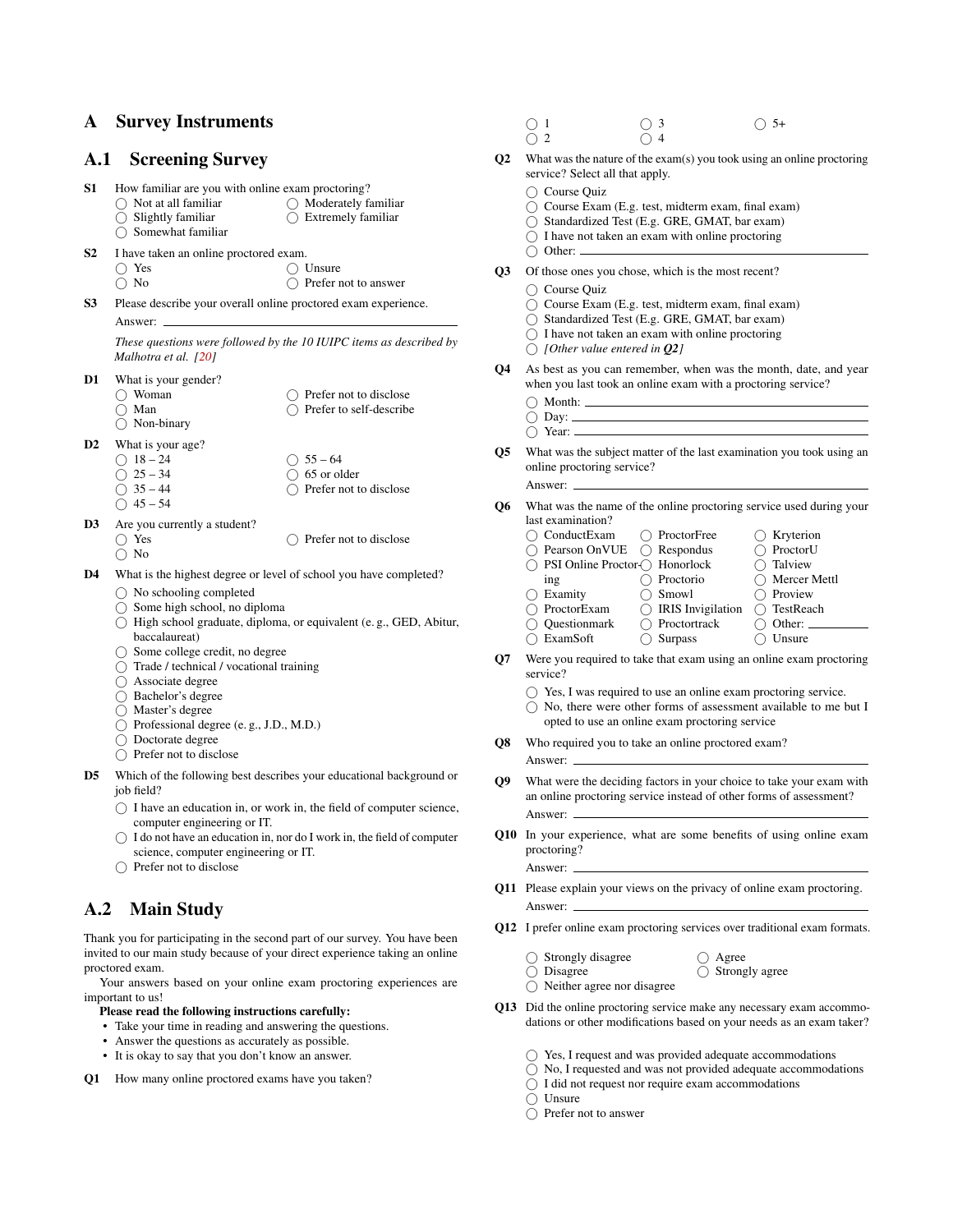- Q14 Please describe the accommodations provided to you. You may indicate N/A if you prefer not to answer. *[Shown only if answer to [Q13](#page-14-11) was "Yes"]* Answer:
- <span id="page-15-12"></span>Q15 Please describe how accommodations were not provided for you despite your request. You may indicate N/A if your prefer not to answer. *[Shown only if answer to [Q13](#page-14-11) was "No"]* Answer:
- Q16 Did you experience any technical difficulties when taking your exam as it relates to the online proctored service?  $\bigcap$  Yes  $\bigcap$  No  $\bigcap$  Unsure
- <span id="page-15-0"></span>Q17 Please explain any technical difficulties you may have experienced during your exam with the online proctored service. *[Shown only if answer to [Q15](#page-15-12) was "Yes"]* Answer:

**Online Exam Proctoring Methods** In this part of the survey you will be asked about the methods employed by online exam proctoring services.

- <span id="page-15-9"></span>Q18 When preparing to take an online proctored exam were you required to create an account with the online proctoring service? ○ Yes ○ No ○ Unsure
- <span id="page-15-10"></span>Q19 When registering for an online proctored exam what, if any, personal information where you required to enter in online forms? Select all
	- that apply. ◯ Residential Address Educational institution affilia- Driver's License Number tion Email Address ◯ Social Security Number ◯ Phone Number  $\bigcirc$  No information was required
	- Student ID Number  $\bigcirc$  Unsure
	- $\overline{O}$  Full Name  $\bigcap$  Other:
- <span id="page-15-11"></span>Q20 When taking an online proctored exam what kinds of physical documentation, if any, were you required to provide? Select all that apply.
	- Driver's License
	- Student ID
	- Passport
	- $\bigcirc$  No physical documentation was required
	- $\bigcap$  Unsure
	- Other:
- Q21 How aware are you of the methods used by online exam proctoring services to monitor exam takers?
	- Not at all aware  $\bigcap$  Slightly aware
- ◯ Moderately aware  $\bigcap$  Extremely aware
- $\bigcap$  Somewhat aware
- <span id="page-15-7"></span>Q22 How comfortable were you with the methods used to proctor the exam(s) that was proctored online?
	- $\bigcap$  Very comfortable
	- $\bigcap$  Comfortable
	- Neither comfortable nor uncomfortable
	- Uncomfortable
	- $\bigcirc$  Very uncomfortable
- <span id="page-15-3"></span>Q23 Please select all methods that were used to proctor the exam(s) that was proctored online. Select all that apply.
	- $\bigcap$  Live proctor visible to me
	- $\bigcirc$  Live proctor not visible to me
	- Web browser history monitoring
	- $\bigcirc$  Eye movement tracking
	- $\bigcap$  Facial detection
	- Lockdown browser
	- $\bigcirc$  Mouse movement tracking
	- $\bigcirc$  Keyboard restrictions (E.g. no copy and paste)
	- $\bigcap$  Screen recording
- $\bigcap$  Microphone recording
- $\bigcirc$  Internet activity monitoring (E.g. interaction with a web site) Webcam recording
- Q24 Please describe any methods not listed above, or indicate "none" if there are no more methods.
- <span id="page-15-6"></span>Q25 Please describe your overall experience being monitored during your online proctored exam.
- Q26 Previously you indicated that your most recent online proctored exam was a *[Answer from [Q3](#page-14-12)]*. Please refer to that experience in answering the following questions. Considering your most recent online proctored exam, what kind of monitoring (if any) was necessary to proctor that exam online?

Answer:

Answer:

Answer:

<span id="page-15-8"></span>Q27 Previously you indicated that your most recent online proctored exam was a *[Answer from [Q3](#page-14-12)]*. Again considering your most recent exam from the question above. For each exam monitoring type please select how often they are necessary for online proctoring.

|                                                                                                                                                                                                                                      | Always |                                     | Often Rarely<br>Sometimes | Never |  |
|--------------------------------------------------------------------------------------------------------------------------------------------------------------------------------------------------------------------------------------|--------|-------------------------------------|---------------------------|-------|--|
| Live proctor<br>Web browser history monitoring<br>Eye movement tracking<br>Lockdown browser<br>Mouse movement tracking<br>Keyboard restrictions (E.g. no copy/paste)<br>Screen recording<br>Microphone recording<br>Webcam recording |        |                                     |                           |       |  |
| Again considering your most recent online proctored exam<br>of <i>[Answer from <math>Q3</math>]</i> . For each exam<br>please select how comfortable you feel about them.                                                            |        |                                     | monitoring                | type  |  |
| Very Comfortable<br>Comfortable                                                                                                                                                                                                      |        | Very Uncomfortable<br>Uncomfortable |                           |       |  |
| Neither comfortable nor uncomfortable                                                                                                                                                                                                |        |                                     |                           |       |  |

**Online Exam Proctoring Functionality** In this part of the survey you will be asked about the functionality of online exam proctoring services. If you feel uncomfortable answering any question below, you may select "Prefer not to answer."

<span id="page-15-2"></span>Q29 The use of online exam proctoring tools makes it less likely that my classmates or I will cheat on an exam. ◯ Agree

<span id="page-15-1"></span>*[Types from [Q27](#page-15-8)]*  $\bigcirc$   $\bigcirc$   $\bigcirc$   $\bigcirc$   $\bigcirc$   $\bigcirc$ 

 $\bigcirc$  Strongly disagree O Disagree

O Disagree

- $\bigcirc$  Strongly agree
- $\bigcirc$  Neither agree nor disagree  $\bigcirc$  Prefer not to answer
- <span id="page-15-4"></span>Q30 If I wanted to, I believe I would still be able to cheat even with online exam proctoring.
	- $\bigcirc$  Strongly disagree ○ Agree
		- $\bigcirc$  Strongly agree
	- Neither agree nor disagree Prefer not to answer
- Q31 Please explain your belief about the ability to cheat (or not cheat) with online proctored exams. Or write N/A if you prefer not to answer. Answer:
- <span id="page-15-5"></span>Q32 Have you been accused of cheating by exam proctoring software?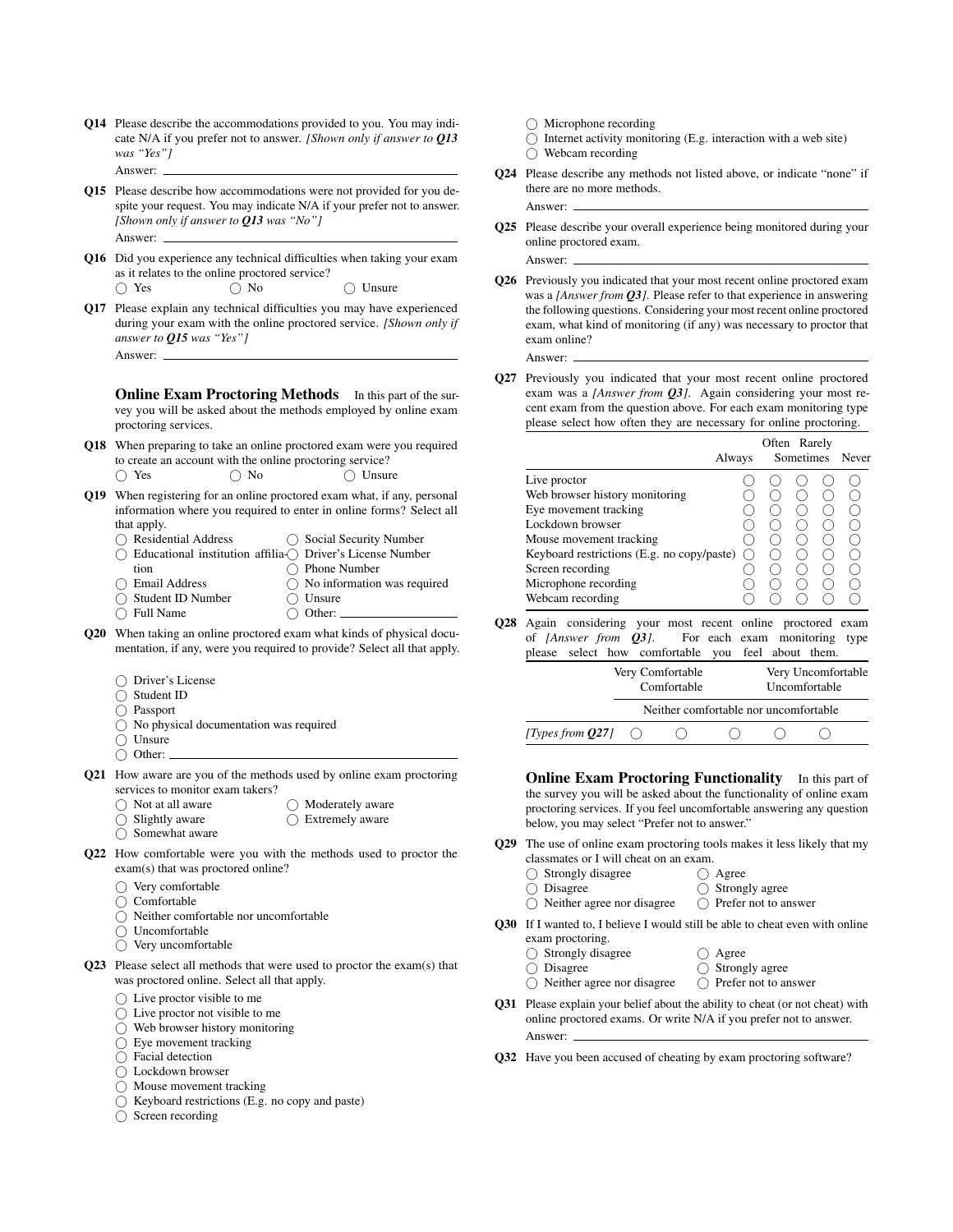- $\bigcap$  Yes ○ No
	-

#### $\bigcap$  Prefer not to answer

- <span id="page-16-0"></span>Q33 Which of the following methods employed by the online exam proctoring software was used to accuse you of cheating? Select all that apply. *[Shown only if answer to [Q32](#page-15-5) was "Yes"]*
	- $\bigcap$  Live proctor visible to me
	- $\bigcirc$  Live proctor not visible to me
	- $\bigcap$  Web browser history monitoring
	- $\bigcirc$  Eye movement tracking
	- Facial detection
	- Lockdown browser
	- $\bigcap$  Mouse movement tracking
	- $\bigcirc$  Keyboard restrictions (E.g. no copy and paste)
	- $\bigcirc$  Screen recording
	- Microphone recording
	- $\bigcirc$  Internet activity monitoring (E.g. interaction with a web site)
	- ◯ Webcam recording
	- $\bigcap$  Unsure
	- $\bigcap$  Other:

Answer:

○ Prefer not to answer

Privacy Concerns In this part of the survey you will be asked about the benefits and potential risks you associate with online exam proctoring.

- <span id="page-16-1"></span>Q34 I am concerned about sharing information with online exam proctoring companies.
	- $\bigcirc$  Strongly disagree  $\bigcap$  Agree
	- Disagree  $\bigcirc$  Strongly agree
	- $\bigcirc$  Neither agree nor disagree
- <span id="page-16-5"></span>Q35 Please explain your answer to the previous question regarding the consequences of sharing information.
- <span id="page-16-6"></span>Q36 I think online exam proctoring services are too privacy invasive.
	- $\bigcirc$  Strongly disagree  $\bigcap$  Disagree Agree  $\bigcirc$  Strongly agree
	- Neither agree nor disagree
- <span id="page-16-7"></span>Q37 I think online exam proctoring offers a reasonable tradeoff between my privacy and the integrity of the exam.
	- $\bigcap$  Strongly disagree  $\bigcap$  Agree
	- Disagree  $\bigcirc$  Strongly agree
	- $\bigcirc$  Neither agree nor disagree
	-
- <span id="page-16-8"></span>Q38 I am concerned about the amount of information that online proctoring services collect during the exam.
	- Strongly disagree ○ Agree
	- $\bigcap$  Disagree  $\bigcap$  Strongly agree
	- Neither agree nor disagree
- <span id="page-16-2"></span>Q39 I think online exam proctoring is a good solution for monitoring remote examinations.

| $\bigcirc$ Strongly disagree | $\bigcap$ Agree           |
|------------------------------|---------------------------|
| $\bigcirc$ Disagree          | $\bigcirc$ Strongly agree |
|                              |                           |

 $\bigcap$  Neither agree nor disagree

Exam Proctoring Web Browser Extensions A web browser extension is a small software module that is used to extend the functionality of your web browser with additional features. Some online proctoring services require exam takers to install a web browser extension in order to take an exam. In this part of the survey you will be asked questions about your experience using web browser extensions to take online proctored exams.

<span id="page-16-3"></span>Q40 Were you required to install and use a web browser extension in order to participate in a proctored online exam?

- $\bigcap$  Yes  $\bigcap$  No  $\bigcap$  Unsure
- <span id="page-16-10"></span>Q41 What do you think the browser extension did? *[Shown only if answer to [Q40](#page-16-3) was "Yes"]*

Answer:

- <span id="page-16-11"></span>Q42 What was the most recent web browser extension you installed in order to participate in a proctored online exam? *[Shown only if answer to [Q40](#page-16-3) was "Yes"]*
	- O ConductExam ◯ Examity Honorlock O IRIS Invigilation  $\bigcap$  Mercer Mettl ○ ProctorExam Proctorio ProctorU ○ PSI Online Proctor-○ Other:  $\bigcirc$  Unsure No browser extension was installed
- <span id="page-16-12"></span>Q43 Did you remove or disable any browser extensions that you were required to install to take an online proctored exam? *[Shown only if answer to*  $\mathbf{Q40}$  $\mathbf{Q40}$  $\mathbf{Q40}$  *was* "*Yes*"]<br>  $\bigcirc$  Yes  $\bigcirc$  No

ing

Answer:

 $\bigcirc$  Unsure

Exam Proctoring Software Some online proctoring services require exam takers to install standalone application software on a computer, like your PC or Mac, in order to take an exam. In this part of the survey you will be asked questions about your experience installing and using exam application software to take online proctored exams. Please note this may be in addition to the requirement to install a browser extension.

<span id="page-16-13"></span>Q44 Did you have to install other types of exam proctoring software (not including a browser extension)?

$$
\bigcirc \text{ Yes} \qquad \bigcirc \text{ No} \qquad \bigcirc \text{ Unsure}
$$

- <span id="page-16-14"></span>Q45 What do you think this exam proctoring software did? *[Shown only if answer to [Q44](#page-16-13) was "Yes"]*
- <span id="page-16-15"></span>Q46 Did you uninstall the exam proctoring software? *[Shown only if answer to [Q44](#page-16-13) was "Yes"]*
- Yes No Unsure Q47 Did you have any issues uninstalling the exam proctoring software?
	- *[Shown only if answer to [Q46](#page-16-15) was "Yes"]* Yes No Unsure
- Q48 From the computing devices listed below, please select the device you used to take your most recent online proctored exam.
	- ◯ Personal Computer ○ Mobile Device (Smartphone,
	- Shared Home Computer Tablet, etc)
	- School Issued Computer  $\bigcirc$  Unsure
	- ◯ Public Computer (E.g. Library)◯ Other:
- <span id="page-16-9"></span>Q49 How concerned are you about installing online exam proctoring software on the computer you used to take the exam?
	- Not at all concerned Moderately concerned
	- $\bigcap$  Slightly concerned Extremely concerned
	- $\bigcirc$  Somewhat concerned
- <span id="page-16-4"></span>Q50 Please explain your answer to the previous question regarding your concern about installing online exam proctoring software. Answer: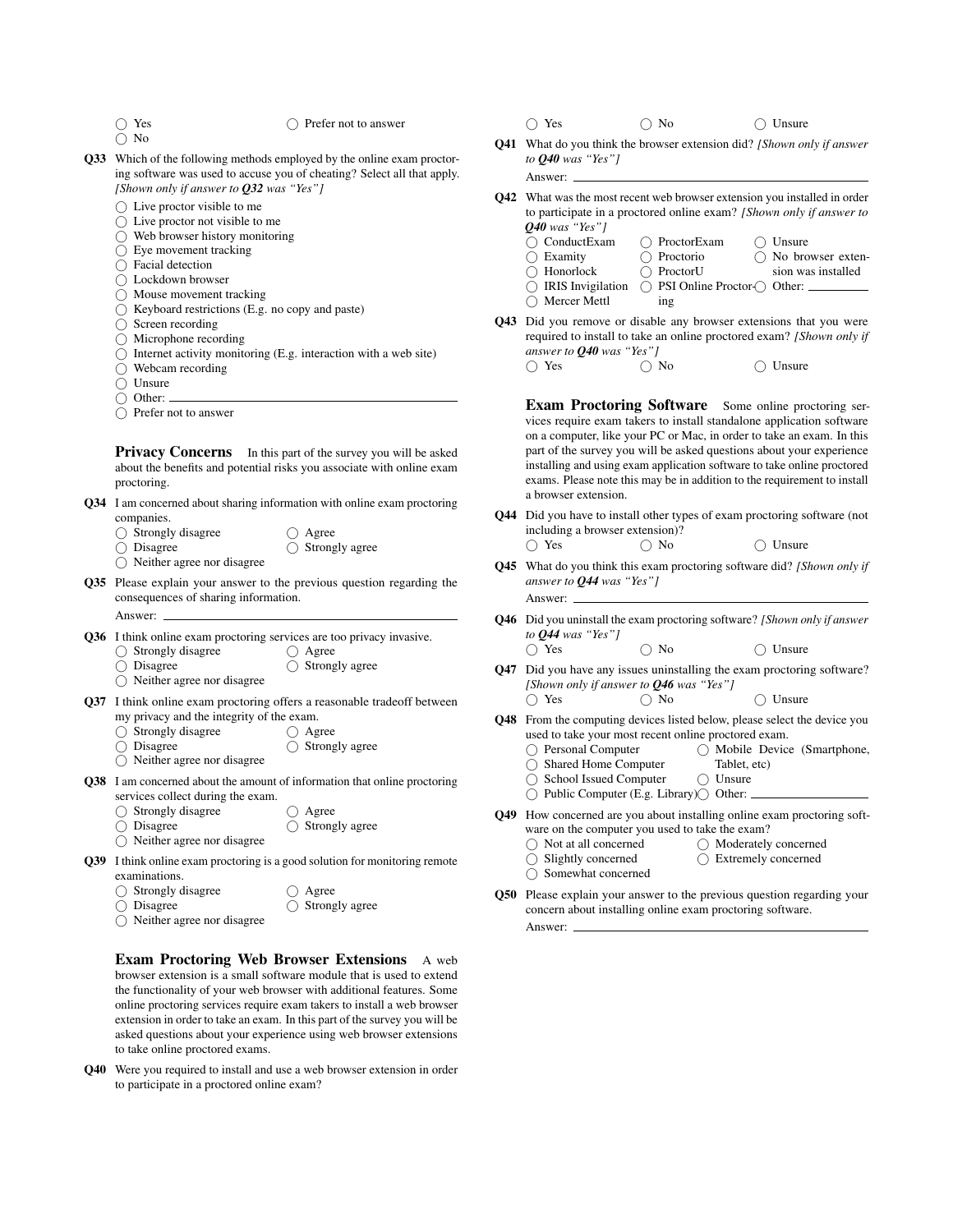## <span id="page-17-0"></span>B Additional Figures and Tables

|                                                                                                                                                                                                                                              | Metric  | Reddit sample                 | Prolific sample  |                                                                                                                                            |
|----------------------------------------------------------------------------------------------------------------------------------------------------------------------------------------------------------------------------------------------|---------|-------------------------------|------------------|--------------------------------------------------------------------------------------------------------------------------------------------|
| <b>Total Participants</b>                                                                                                                                                                                                                    |         | 27                            | 75               | <b>Full Name</b>                                                                                                                           |
| Gender: Man                                                                                                                                                                                                                                  |         | 10(37%)                       | 42 (56%)         | Student ID Number                                                                                                                          |
| Gender: Woman                                                                                                                                                                                                                                |         | 14(52%)                       | 33 (44%)         | <b>Email Address</b>                                                                                                                       |
| Gender: Nonbinary                                                                                                                                                                                                                            |         | 2(7.4%)                       | $\boldsymbol{0}$ | <b>Educational Institution Affiliation</b>                                                                                                 |
| Gender: Prefer not to disclose                                                                                                                                                                                                               |         | 1(3.7%)                       | $\boldsymbol{0}$ | <b>Birthdate</b>                                                                                                                           |
| Age: 18-24                                                                                                                                                                                                                                   |         | 17(63%)                       | 56 (75%)         | <b>Phone Number</b>                                                                                                                        |
| Age: 25-34                                                                                                                                                                                                                                   |         | $8(30\%)$                     | 14 (19%)         | No Information Required                                                                                                                    |
| Age: 35-44                                                                                                                                                                                                                                   |         | 2(7.4%)                       | $3(4.0\%)$       | <b>Residential Address</b>                                                                                                                 |
| Age: 45-54                                                                                                                                                                                                                                   |         | $\boldsymbol{0}$              | 2(2.7%)          | Driver's License Number                                                                                                                    |
| Age: 55-64                                                                                                                                                                                                                                   |         | $\boldsymbol{0}$              | 0                | Social Security Number                                                                                                                     |
|                                                                                                                                                                                                                                              | Student | 21 (78%)                      | 69 (92%)         | Other                                                                                                                                      |
| NonStudent                                                                                                                                                                                                                                   |         | 6(22%)                        | $6(8.0\%)$       | Unsure                                                                                                                                     |
| Some high school (no diploma)                                                                                                                                                                                                                |         | $\boldsymbol{0}$              | 1(1.3%)          |                                                                                                                                            |
| High school graduate, diploma, or equivalent                                                                                                                                                                                                 |         | $2(7.4\%)$                    | 9(12%)           |                                                                                                                                            |
| Trade / technical / vocational training                                                                                                                                                                                                      |         | 1(3.7%)                       | 0                | Figure 11: Information req                                                                                                                 |
| Some college credit, no degree                                                                                                                                                                                                               |         | 5(19%)                        | 35 (47%)         | line proctored exam $(Q19)$                                                                                                                |
| Associate's degree                                                                                                                                                                                                                           |         | 3(11%)                        | 11(15%)          |                                                                                                                                            |
| Bachelor's degree                                                                                                                                                                                                                            |         | 14 (52%)                      | $15(20\%)$       |                                                                                                                                            |
| Master's degree                                                                                                                                                                                                                              |         | 1(3.7%)                       | 2(2.7%)          |                                                                                                                                            |
| Professional degree (e.g., J.D., M.D.)                                                                                                                                                                                                       |         | 1(3.7%)                       | 1(1.3%)          |                                                                                                                                            |
| Schooling: Other (including PhD)                                                                                                                                                                                                             |         | $\boldsymbol{0}$              | 1(1.3%)          |                                                                                                                                            |
| IT background                                                                                                                                                                                                                                |         | 11(41%)                       | 20(27%)          |                                                                                                                                            |
| No IT background                                                                                                                                                                                                                             |         | 15 (56%)                      | 55 (73%)         |                                                                                                                                            |
| IT background: Prefer not to disclose                                                                                                                                                                                                        |         | 1(3.7%)                       | 0                |                                                                                                                                            |
| spondents who only completed the pre-survey.<br>Respondus<br>Proctorio<br>ProctorU<br>Honorlock<br>Pearson OnVUE<br>5<br>5<br>Examity<br>ExamSoft<br>5                                                                                       |         | $\blacksquare$ 13<br>10<br>وا | 120              | None Required<br>Passport<br>$\overline{7}$<br>$\overline{4}$<br>Other<br>$\overline{4}$<br>Unsure<br>0<br>1<br>Figure 12: Physical docume |
| ConductExam<br>12<br>$\mathsf{I}2$<br>Proctortrack<br>ProctorExam<br>$\mathbf{1}$<br>ProctorFree<br>11<br>PSI Online Proctoring<br>11<br>Talview<br>11<br>Other<br>Unsure<br>0<br>Figure 10: Proctoring services experienced. This generally | 6       | 10<br>12                      | 17<br>18<br>24   | Proctorio<br>ProctorU<br>Honorlock<br>ProctorExam<br>$\blacksquare$ 4                                                                      |
| conforms to the survey conducted by EDUCAUSE [9].                                                                                                                                                                                            |         |                               |                  | 12<br>Examity                                                                                                                              |

<span id="page-17-1"></span>

Figure 10: Proctoring services experienced. This generally conforms to the survey conducted by EDUCAUSE [\[9\]](#page-12-3).

<span id="page-17-2"></span>

Figure 11: Information required when registering for an online proctored exam ([Q19](#page-15-10)).

<span id="page-17-3"></span>



<span id="page-17-4"></span>

Figure 13: Most common browser extensions installed ([Q42](#page-16-11)).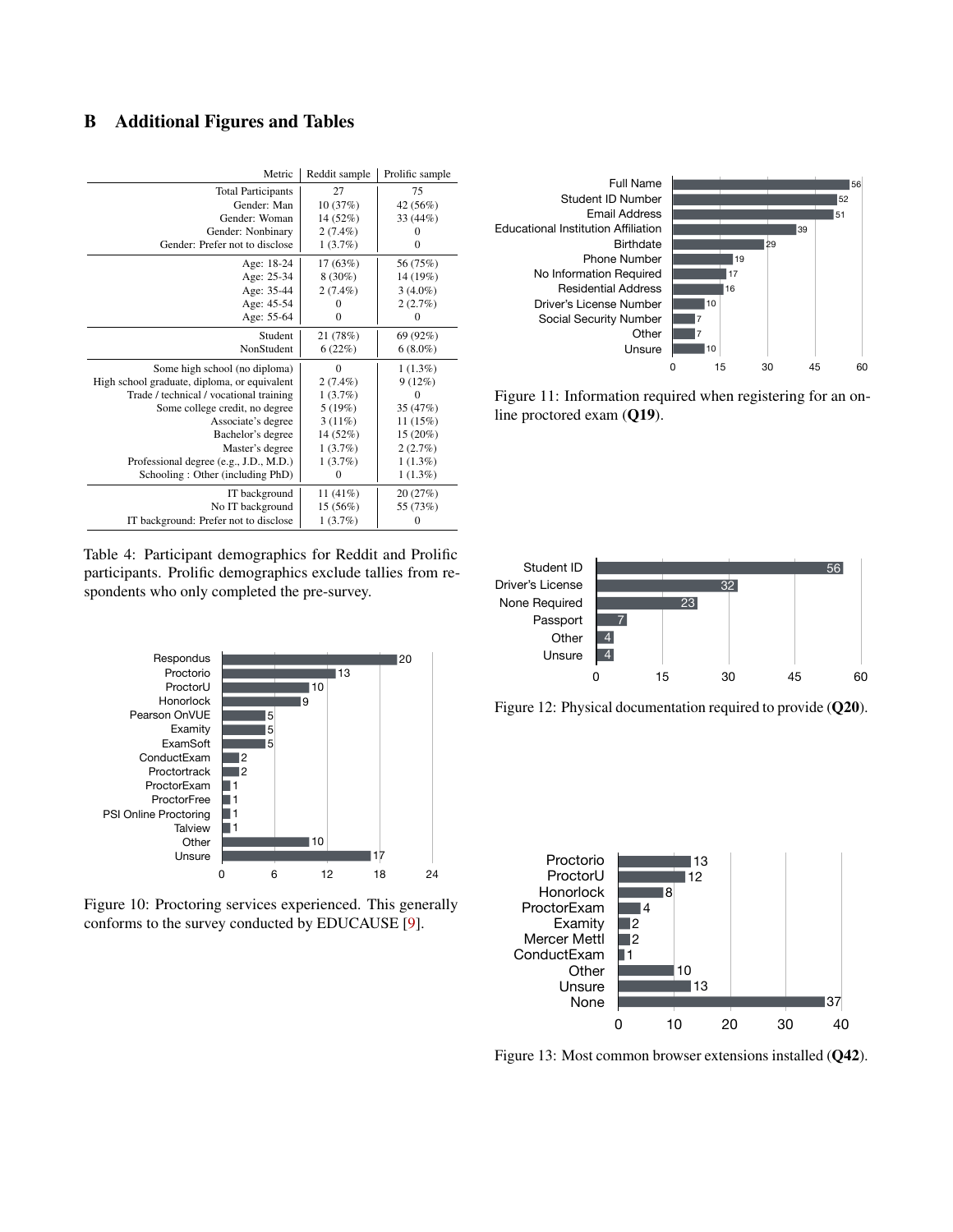<span id="page-18-1"></span>Table 5: Ordinal regression model to describe the level of comfort with proctoring methods responses to Question [Q22](#page-15-7). The model uses an ascending comfort scale (i. e., from *Very uncomfortable* to *Very comfortable*). The Aldrich-Nelson pseudo *R* <sup>2</sup> of the model is 0.58.

| Factor                                                                      | <b>Estimate</b>         | Odds ratio        | Error | t value | $Pr(\ge  z )$   |
|-----------------------------------------------------------------------------|-------------------------|-------------------|-------|---------|-----------------|
| Live Proctor $\in \{Comfortable, Very Comfortable\}$                        | 1.20                    | 3.31              | 0.42  | 2.88    | < 0.001<br>$**$ |
| Browser History $\in \{Comfor table, \, \text{Very Comfortable} \}$         | $-0.49$                 | 0.61              | 0.54  | $-0.91$ | 0.36            |
| Eye Tracking $\in$ {Comfortable, Very Comfortable}                          | $-0.80$                 | 0.45              | 0.72  | $-1.11$ | 0.27            |
| Lockdown Browser $\in$ {Comfortable, Very Comfortable}                      | $-0.05$                 | 0.95              | 0.46  | $-0.11$ | 0.91            |
| Mouse Tracking $\in \{Comfortable, \, \text{Very} \, \text{Confortable} \}$ | 0.76                    | 2.13              | 0.54  | 1.40    | 0.16            |
| Keyboard Restr. $\in$ {Comfortable, Very Comfortable}                       | $-0.19$                 | 0.83              | 0.48  | $-0.39$ | 0.70            |
| Screen Recording $\in \{Comfor table, Very Comfor table\}$                  | 1.00                    | 2.72              | 0.53  | 1.87    | 0.06            |
| Mic Recording $\in$ { <i>Comfortable, Very Comfortable</i> }                | 1.11                    | 3.04              | 0.67  | 1.66    | 0.10            |
| Webcam Recording $\in$ {Comfortable, Very Comfortable}                      | 1.96                    | 7.08              | 0.63  | 3.11    | < 0.001<br>**   |
| <b>Intercepts</b>                                                           |                         |                   |       |         |                 |
| Very uncomfortable   Uncomfortable                                          | $-1.42$                 | 0.24              | 0.39  | $-3.61$ | ***<br>< 0.001  |
| Uncomfortable   Neither comfortable nor uncomfortable                       | 0.59                    | 1.81              | 0.33  | 1.81    | 0.07            |
| Neither comfortable nor uncomfortable   Comfortable                         | 1.67                    | 5.32              | 0.37  | 4.52    | ***<br>< 0.001  |
| Comfortable   Very comfortable<br>$\cdots$<br>$\sim$ $\sim$                 | 4.17<br>$0.001$ $0.002$ | 64.80<br>0.011111 | 0.61  | 6.89    | < 0.001<br>***  |

Signif. codes: '\*\*\*' $\hat{=}$  < 0.001; '\*\*'  $\hat{=}$  < 0.01; '\*'  $\hat{=}$  < 0.05; '.'  $\hat{=}$  < 0.1

<span id="page-18-0"></span>Table 6: Ordinal regression model to describe the preference for online proctored exams based on responses to Question [Q12](#page-14-8). The model uses an ascending agreement scale (i. e., from *Strongly disagree* to *Strongly agree*). The Aldrich-Nelson pseudo *R* <sup>2</sup> of the model is 0.75.

| Factor                                                                | <b>Estimate</b>                                                                         | Odds ratio | Error | t value      | Pr(> z )       |
|-----------------------------------------------------------------------|-----------------------------------------------------------------------------------------|------------|-------|--------------|----------------|
| Exams taken $>$ 3                                                     | $-0.07$                                                                                 | 0.93       | 0.40  | $-0.18$      | 0.86           |
| Aware methods $\in \{Moderately\ aware, Extremely\ aware\}$           | 0.83                                                                                    | 2.28       | 0.67  | 1.23         | 0.22           |
| Concern amount $\in$ {Disagree, Strongly disagree}                    | $-1.76$                                                                                 | 0.17       | 0.81  | $-2.17$      | 0.03<br>*      |
| Privacy invasive $\in$ {Disagree, Strongly disagree}                  | 2.21                                                                                    | 9.10       | 0.66  | 3.35         | ***<br>< 0.001 |
| Reasonable tradeoff $\in \{ \text{Agree}, \text{Strongly agree} \}$   | 0.94                                                                                    | 2.57       | 0.56  | 1.69         | 0.09           |
| Good solution $\in$ { <i>Agree, Strongly agree</i> }                  | 1.30                                                                                    | 3.66       | 0.52  | 2.48         | *<br>0.01      |
| Comfort methods $\in$ { <i>Uncomfortable, Very uncomfortable</i> }    | $-0.95$                                                                                 | 0.39       | 0.49  | $-1.93$      | 0.05           |
| Concern sharing $\in \{\tilde{D} is agree, \,Strongly \, disagree\}$  | 0.58                                                                                    | 1.78       | 0.81  | 0.71         | 0.48           |
| <b>Intercepts</b>                                                     |                                                                                         |            |       |              |                |
| Strongly disagree   Disagree                                          | $-0.67$                                                                                 | 0.51       | 0.50  | $-1.34$      | 0.18           |
| Disagree   Neither agree nor disagree                                 | 1.40                                                                                    | 4.07       | 0.54  | 2.61         | **<br>0.01     |
| Neither agree nor disagree $  \text{Agree}  $                         | 2.39                                                                                    | 10.90      | 0.57  | 4.17         | ***<br>< 0.001 |
| Agree   Strongly agree<br>$\sim$<br>$\sim$<br>$\cdot$<br>$\mathbf{r}$ | $1.14E + 02$<br>$0.001$ (duty $\bigwedge$ 0.01 (ds $\bigwedge$ 0.05 (s $\bigwedge$ 0.1) | 0.72       | 6.61  | $3.74E - 11$ | ***            |

Signif. codes: '\*\*\*' $\hat{=}$  < 0.001; '\*\*'  $\hat{=}$  < 0.01; '\*'  $\hat{=}$  < 0.05; '.'  $\hat{=}$  < 0.1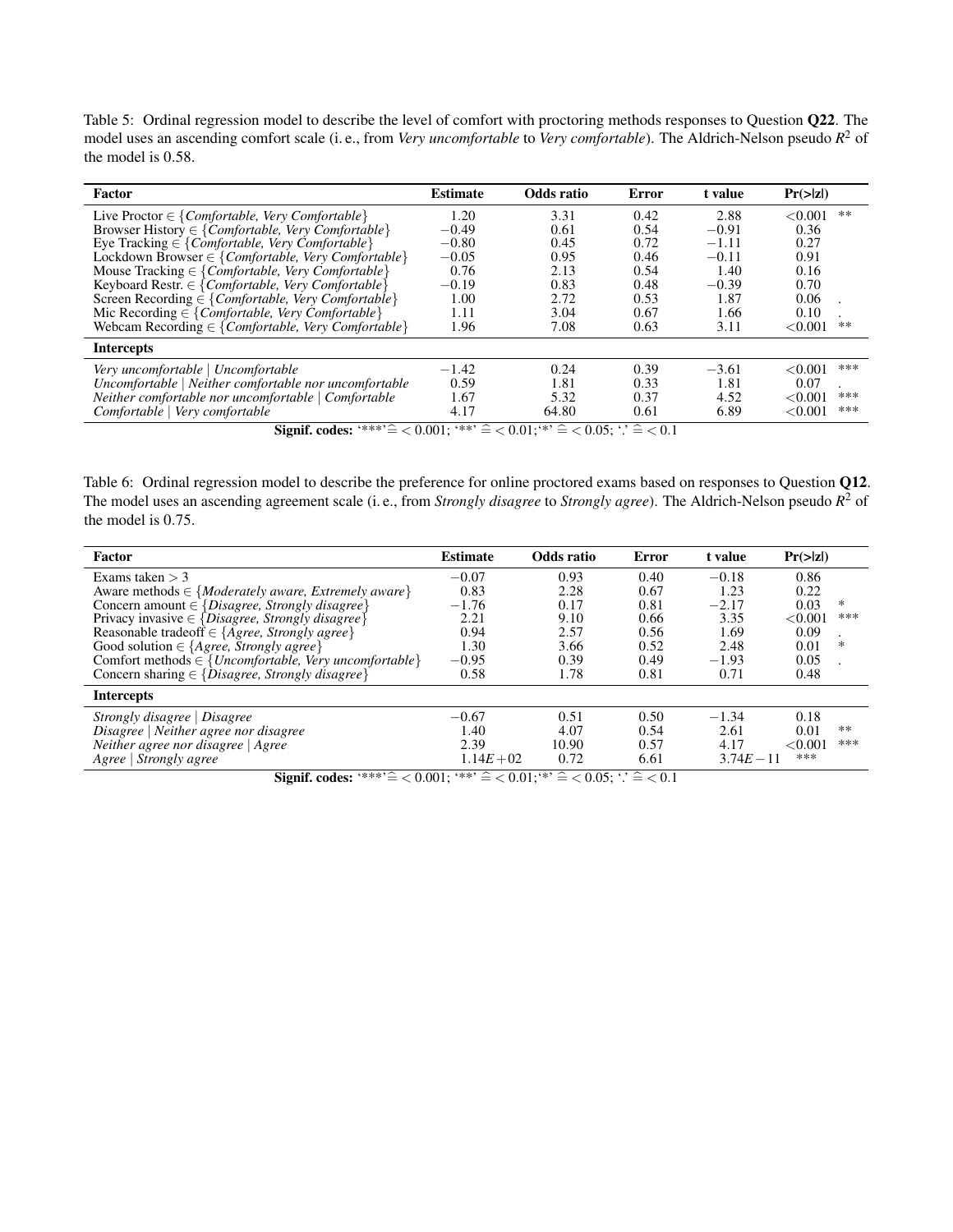<span id="page-19-0"></span>Table 7: Post-Hoc Analysis of comfort with monitoring method [Q28](#page-15-1) using pair-wise Mann-Whitney U-Test with Holm-Sidek Correction.

(Kruskal Wallace: *H* = 94.6, *p* < 0.001)

|                  | Lockdown browser | Keyboard Restr. | Live proctor | Mouse Tracking | Screen Rec. | Webcam Rec. | Mic. Rec. | Browser Hist. |
|------------------|------------------|-----------------|--------------|----------------|-------------|-------------|-----------|---------------|
| Lockdown browser |                  |                 |              |                |             |             |           |               |
| Keyboard Restr.  | 0.553            | __              |              |                |             |             |           |               |
| Live proctor     | 0.232            | 0.930           |              |                |             |             |           |               |
| Mouse Tracking   | $0.021*$         | 0.822           | 0.930        |                |             |             |           |               |
| Screen Rec.      | $0.001*$         | 0.261           | 0.666        | 0.857          |             |             |           |               |
| Webcam Rec.      | $< 0.001*$       | $0.005*$        | $0.039*$     | 0.160          | 0.822       |             |           |               |
| Mic. Rec.        | $< 0.001*$       | $0.003*$        | $0.027*$     | 0.095          | 0.764       | 0.930       |           |               |
| Browser Hist.    | $< 0.001*$       | $< 0.001*$      | $0.001*$     | $0.007*$       | 0.267       | 0.920       | 0.930     |               |
| Eye Tracking     | $< 0.001*$       | $< 0.001*$      | $< 0.001*$   | $< 0.001*$     | $0.032*$    | 0.635       | 0.764     | 0.930         |

<span id="page-19-1"></span>Table 8: Post-Hoc Analysis of neccessity of monitoring method [Q27](#page-15-8) using pair-wise Mann-Whitney U-Test with Holm-Sidek Correction.

(Kruskal Wallace: *H* = 92.8, *p* < 0.001)

|                      | Lockdown Browser | Webcam Rec. | Screen Rec. | Live Proctor | Mic. Rec. | Browser Hist. | Keyboard Restr. | Eye Tracking |
|----------------------|------------------|-------------|-------------|--------------|-----------|---------------|-----------------|--------------|
| Lockdown Browser     |                  |             |             |              |           |               |                 |              |
| Webcam Rec.          | 0.605            |             |             |              |           |               |                 |              |
| Screen Rec.          | 0.171            | 0.946       |             |              |           |               |                 |              |
| Live Proctor         | $0.004*$         | 0.582       | 0.911       |              |           |               |                 |              |
| Mic. Rec.            | $0.004*$         | 0.490       | 0.865       | 0.946        |           |               |                 |              |
| <b>Browser Hist.</b> | $< 0.001*$       | $0.010*$    | 0.084       | 0.472        | 0.677     |               |                 |              |
| Keyboard Restr.      | $< 0.001*$       | $< 0.001*$  | $0.009*$    | 0.092        | 0.336     | 0.946         |                 |              |
| Eye Tracking         | $< 0.001*$       | $< 0.001*$  | $0.004*$    | $0.044*$     | 0.181     | 0.946         | 0.946           |              |
| Mouse Tracking       | $< 0.001*$       | $< 0.001*$  | $< 0.001*$  | $< 0.001*$   | $0.010*$  | 0.605         | 0.865           | 0.946        |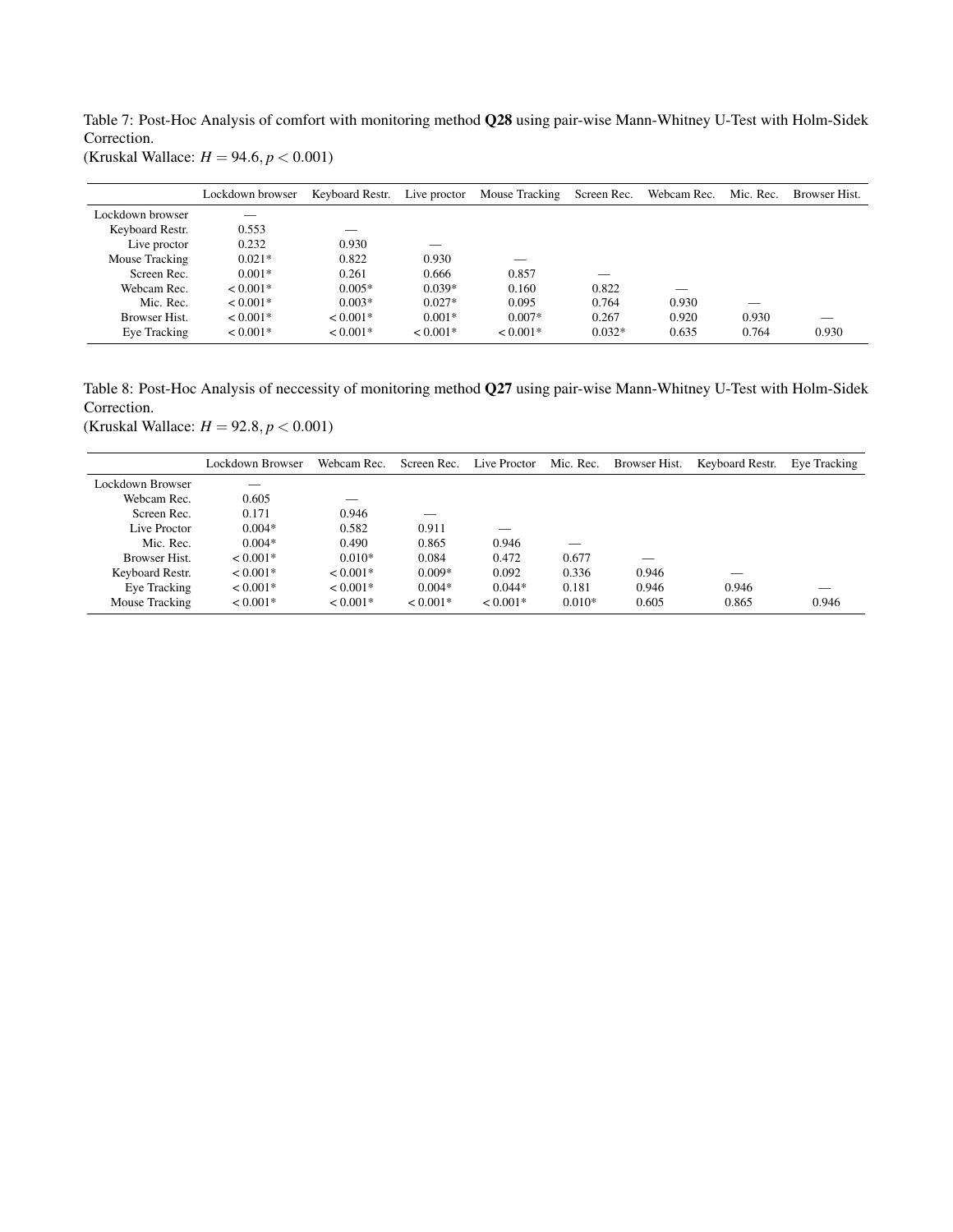## C Qualitative Codebooks

### C.1 Browser Extension Reviews Codebook

### • dislikes-product (510)

• privacy-invasive (335)

*personal-information (30)*, *invasion-of-network (22)*, *webcam-access (22)*, *screen-recording-activity (13)*, *dataretention (9)*, *modifying-data (7)*, *data-collection-withoutknowledge (6)*, *microphone-access (6)*, *tracks-location (3)*,

#### • technical-issues (183)

*does-not-work (73)*, *affects-device-performance (13)*, *falsealarms (12)*,

- likes-product (73) *easy-to-use (8)*, *fast-to-install (4)*, *saves-time (4)*,
- forced-by-institution (60)
- not-recommended-for-use (43)
- prefer-different-method-of-testing (40)
- difficult-to-use (40)
- does-not-reflect-testing-environment (31)
- uninstall-after (30)
- spyware (27)
- bad-product-support (24) *long-wait-time (6)*
- affects-testing-time (19)
- malware (15)
- course-grade-affected (13) *failed-exam (10)*
- mentally-affected  $(12)$
- creepy  $(11)$
- not-accommodating-for-students-no-device (9)
- skeptical-of-reviews (7)
- ineffective-against-cheating (4)
- good-product-support(4)
- disables-certain-computer-functions (3)
- bot-live-chat (2)

## C.2 Main Study Codebook

#### • privacy-concern (188)

*personal-information (47), webcam (36), data-collection (17), unsure-what-information-collected (14), datacollection-after-exam (9), data-retention (9), microphone (9), control-over-device (8), data-breach (6), adminaccess (5), third-party-data-sharing (5), screen (3), privacy-right-violation (3), computer-activity (3), saleof-personal-information (3), no-disclosure-provided (1), downloading-software (1), viewing-informationwithout-consent (1), pii-details (1), downloads (1), invasion-of-network (1), potentially-being-hacked (1)*

#### • benefit (96)

*prevents-cheating (44), remote-location (30), scheduleflexibility (12), easy-to-use (9), comfortable (8), convenient (6), testing-during-pandemic (5), quick-grading (5), focus (4), less-stress (3), less-distraction (3), standardizedexperience (2), grading-accuracy (2), saves-time (2), moretime (1), no-cost (1), reduced-resources (1), less-errorprone (1), accountability (1)*

#### • necessary-to-proctoring (85)

*webcam (29), lockdown-browser (27), screen-recording (22), microphone (16), live-proctor (14), eye-movement (12), browsing-history (8), disable-new-tabs (7), checktest-taking-area (5), facial-tracking (4), disable-copypaste (4), mouse-tracking (4), facial-identification (3), keyboard-tracking (2), no-access-to-notes (2), time-limit (2), watch-for-communication-with-other-students (1), watchfor-suspicious-activity (1), no-cell-phones (1), disableshort-cuts (1), flag-suspicious-activity (1), hand-visibility (1)*

• no-concerns (77)

*supported-by-university (5), can-be-uninstalled (1), noinstallation-required (1), basic-verification (1), trustproctoring-services (1), do-not-cheat (1), no-personalinformation-required (1)*

• possible-to-cheat (65)

*using-another-device (21), cheat-sheet (13), omit-areasof-room (2), depends-on-software (1), use-other-tabs (1), easier-than-in-person (1)*

• lockdown-browser (39)

#### • technical-difficulties (32)

*connection-issues (5), long-loading-time (4), webcam (4), images-blocked-by-service (2), does-not-work (2), affectsdevice-performance (2), ended-test (2), falsely-flagged-ascheating (2), lockdown-browser-pause (2), pause-becauseno-face-detection (1), minor (1), exam-would-not-start (1), poor-audio-quality (1), internet-down-exam-stops*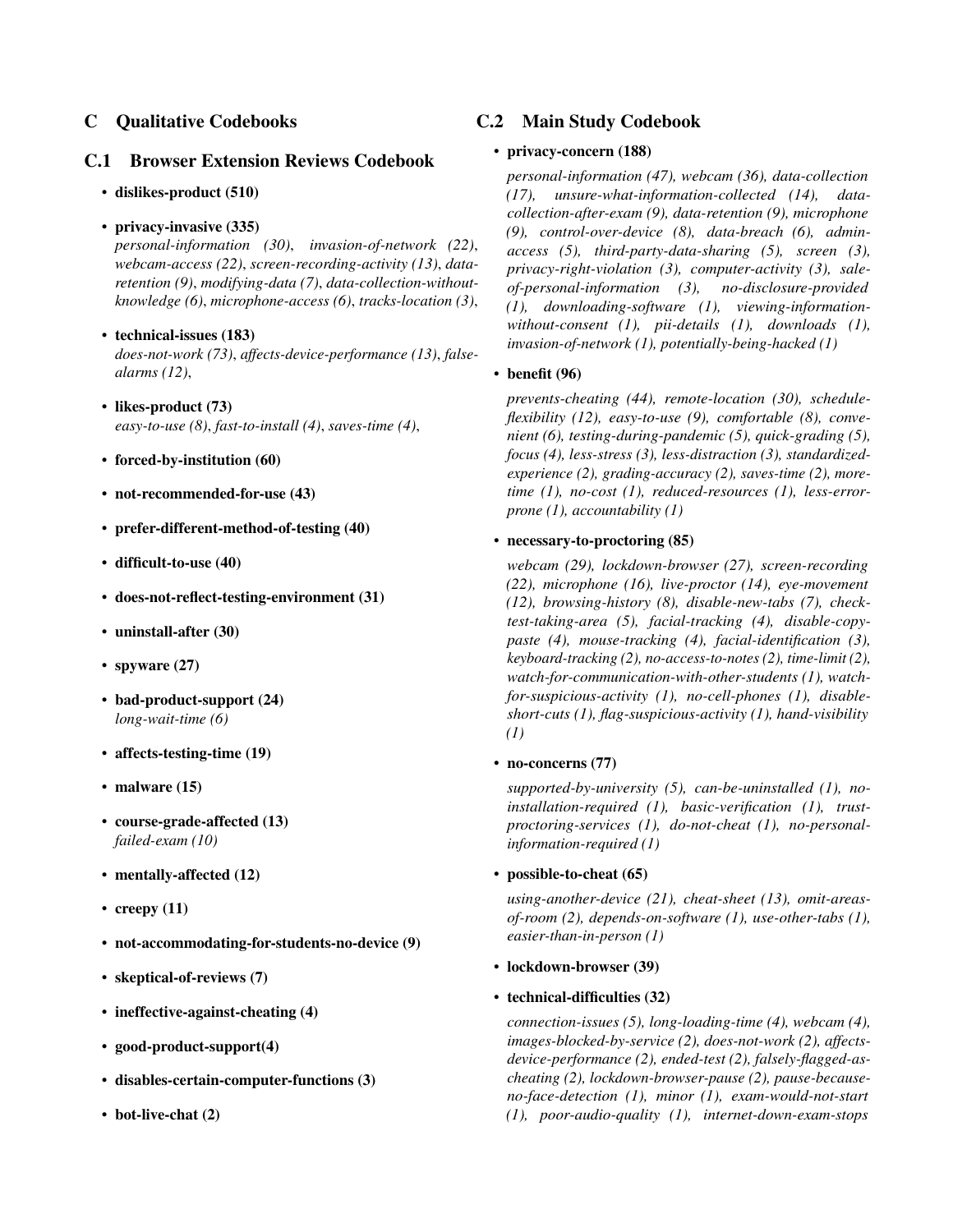*(1), submission-issues (1), not-compatible-with-wireless-*• microphone (4) *accessories (1), microphone (1)*

• negative-experience (26)

*testing-environment (14), somebody-watching (1)*

- uncomfortable (22) *testing-environment (11), downloading-software (3)*
- mentally-affected (20) *stress (11), nervous (3), worried (3), focus (1)*
- positive-experience (18)
- difficult-to-cheat (18) *webcam-recording (1)*
- neutral  $(16)$
- disabled-functions (14)
- reasonable (12)
- unnecessary-to-proctoring (10)
- forced-by-institution (10)
- somewhat-concerned (10)
- screen-recording (10)
- webcam (9)
- unsure-what-information-collected (9)
- failed-to-answer-question (8)
- monitor-network-activity (8)
- data-collection (8)
- monitored-activity (7)
- prefer-different-method-of-testing (7)
- monitor-browser-history (6)
- no-issues (6)
- likes-service (6)
- no-benefits (5)
- facilitate-exam-proctoring (5)
- proctor  $(5)$ *did-not-help (1), asked-to-relocate (1)*
- spyware (5)
- ineffective-testing-environment (4)
- 
- easy-to-use (4)
- cheating-is-bad (4)
- do-not-know-what-it-did (3)
- proctoring-software (3)

*admin-access (2), disabled-functions (2), screen-recording (1), lockdown-browser (1)*

- personal-information (3)
- uncomfortable-downloading-software (3)
- webcam-monitoring (3)
- no-technical-difficulties (3)
- lack-of-trust (3)
- delete-extension-after-exam (3)
- does-not-make-sense (2)
- secure  $(2)$
- unaware-of-privacy-issues (2)
- do-not-know (2)
- secure-data (2)
- not-accommodating (2) *equipment (1), student-situations (1)*
- difficult-to-use (2) *long-set-up-time (1)*
- potential-virus (2)
- unauthorized-credit-card-check (2) *negative-impact-on-credit-score (2)*
- privacy-resigned (2)
- admin-access (1)
- allowed-use-of-tools (1)
- keyboard-input (1)
- affected-testing-performance (1) *no-extra-sheets-allowed-during-test (1)*
- no-privacy-concern (1)
- proctor-was-quiet (1)
- bad-product-support (1) *long-wait-time (1)*